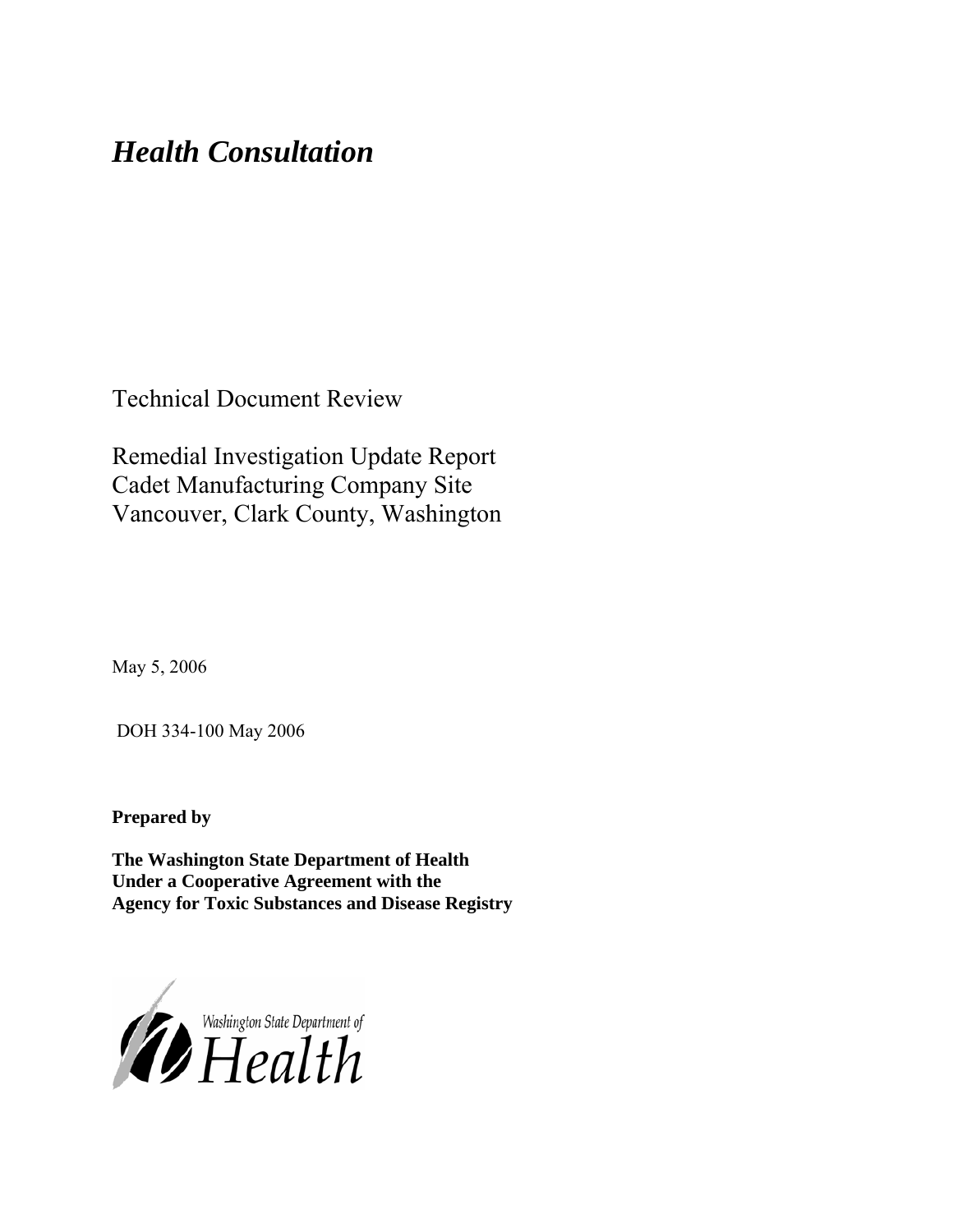## **Foreword**

The Washington State Department of Health (DOH) has prepared this health consultation in cooperation with the Agency for Toxic Substances and Disease Registry (ATSDR). ATSDR is part of the U.S. Department of Health and Human Services and is the principal federal public health agency responsible for health issues related to hazardous waste. This health consultation was prepared in accordance with methodologies and guidelines developed by ATSDR.

The purpose of this health consultation is to identify and prevent harmful human health effects resulting from exposure to hazardous substances in the environment. Health consultations focus on specific health issues so that DOH can respond to requests from concerned residents or agencies for health information on hazardous substances. DOH evaluates sampling data collected from a hazardous waste site, determines whether exposures have occurred or could occur, reports any potential harmful effects, and recommends actions to protect public health. The findings in this report are relevant to conditions at the site during the time of this health consultation, and should not necessarily be relied upon if site conditions or land use changes in the future.

For additional information or questions regarding DOH or the contents of this health consultation, please call the health advisor who prepared this document:

Barbara Trejo Washington State Department of Health Office of Environmental Health Assessments P.O. Box 47846 Olympia, WA 98504-7846 (360) 236-3373 FAX (360) 236-3383 1-877-485-7316 Web site: [www.doh.wa.gov/](www.doh.wa.gov/consults)consults

For more information about ATSDR, contact the ATSDR Information Center at 1-888-422-8737 or visit the agency's Web site: www.atsdr.cdc.gov/.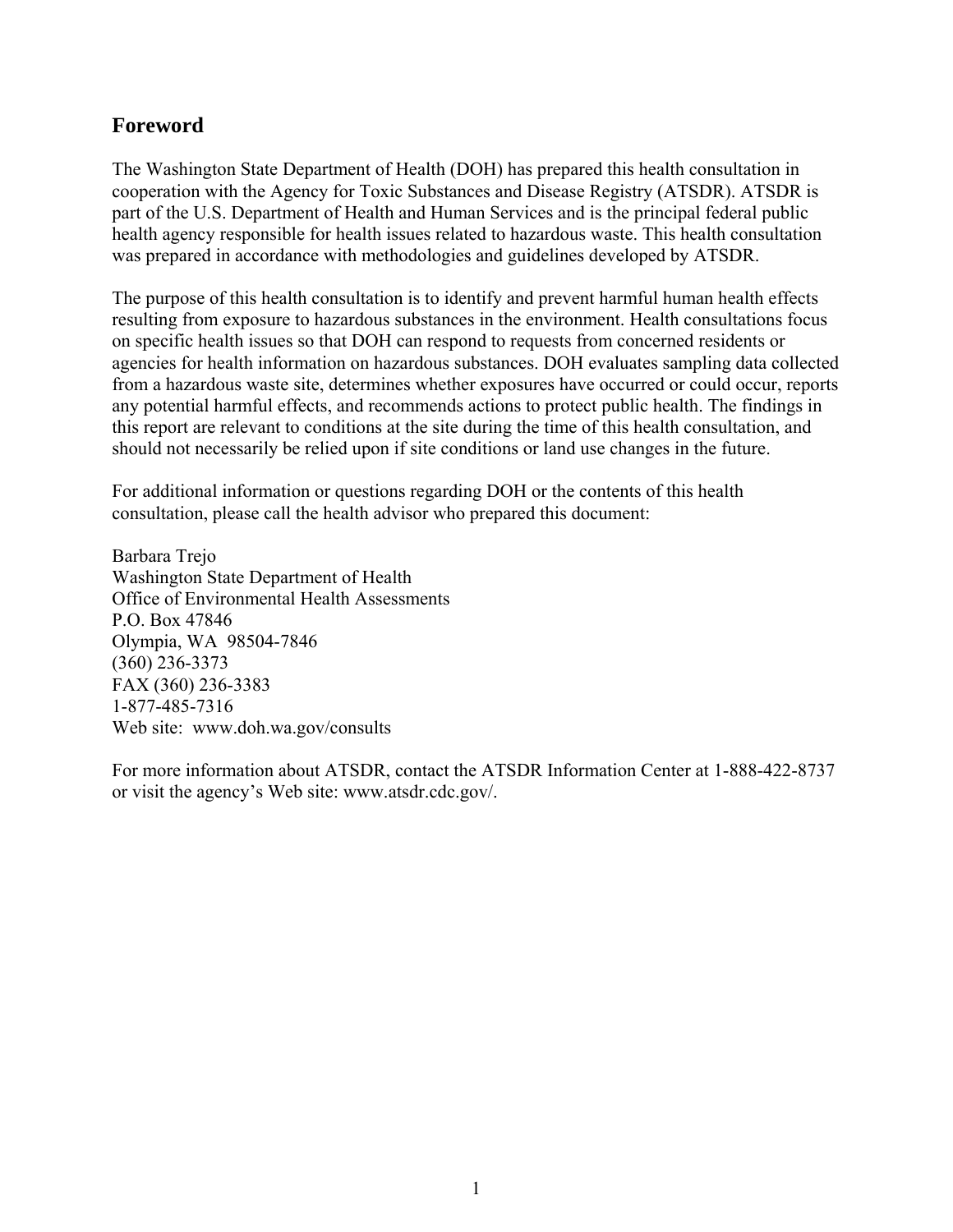### **Summary and Statement of Issues**

The Washington State Department of Health (DOH) conducted this health consultation after receiving a copy of the Cadet Manufacturing Company (Cadet) *Remedial Investigation Update*  Report on September 15, 2005.<sup>1</sup> The update report, which summarizes investigation and remediation activities conducted by Cadet from May 2003 through January 2005 at its property and the adjacent Fruit Valley Neighborhood (FVN), provides additional information that allows DOH to continue evaluating whether solvent contaminated groundwater that underlies the Cadet property and the nearby community poses a potential indoor air health threat. DOH conducts health consultations in cooperation with the Agency for Toxics Substances and Disease Registry (ATSDR).

### **Background**

The Cadet Manufacturing Company (Cadet), an electric heater manufacturing facility, is located at 2500 West Fourth Plain Boulevard in Vancouver, Clark County, Washington. A release of chlorinated solvent, predominantly trichloroethylene (TCE) and tetrachloroethylene (PCE) occurred at the Cadet facility sometime in the past resulting in contamination of soil and groundwater below the facility. Solvent contaminated groundwater has migrated from the Cadet property and now underlies a significant portion of the FVN, which is a predominantly residential community located east, north, and southeast of the Cadet property. The contaminated groundwater has migrated eastward to the Burlington Northern Santa Fe (BNSF) railroad tracks, northward beyond La Frambois Road, and southeastward onto Port of Vancouver property.<sup>1</sup> Information collected by Cadet during its remedial investigation work indicates that no one is drinking the contaminated groundwater. However, the groundwater is a potential future drinking water source.

The solvents found in the contaminated groundwater can evaporate and move up through the soil and enter homes and other buildings, potentially affecting indoor air quality. Cadet has conducted indoor air sampling in a number of FVN buildings, predominantly single-family residences, since January 2002. The Washington State Department of Ecology (Ecology) required Cadet to install vapor mitigation systems at six of the tested residences where the highest indoor air levels of TCE and PCE were discovered in 2002 and 2003 that appeared to be associated with solvent contaminated groundwater. The mitigation system installations for these six homes began in August 2003 and were completed in January 2004.

Cadet is treating shallow, solvent contaminated groundwater on its property with an air sparging/soil vapor extraction system. Cadet is also treating shallow and intermediate depth contaminated groundwater below some nearby streets in the FVN with a recirculating groundwater remediation well system. Information provided in the update report suggests that both systems are reducing solvent levels in groundwater. However, the lateral and vertical extent of the contaminated groundwater treatment cannot be determined with the provided information.

DOH has conducted a number of health consultations for the Cadet site beginning in early 2001 because the site poses a possible health risk to the nearby community via the groundwater to indoor air pathway. The site also poses a potential future health risk if the contaminated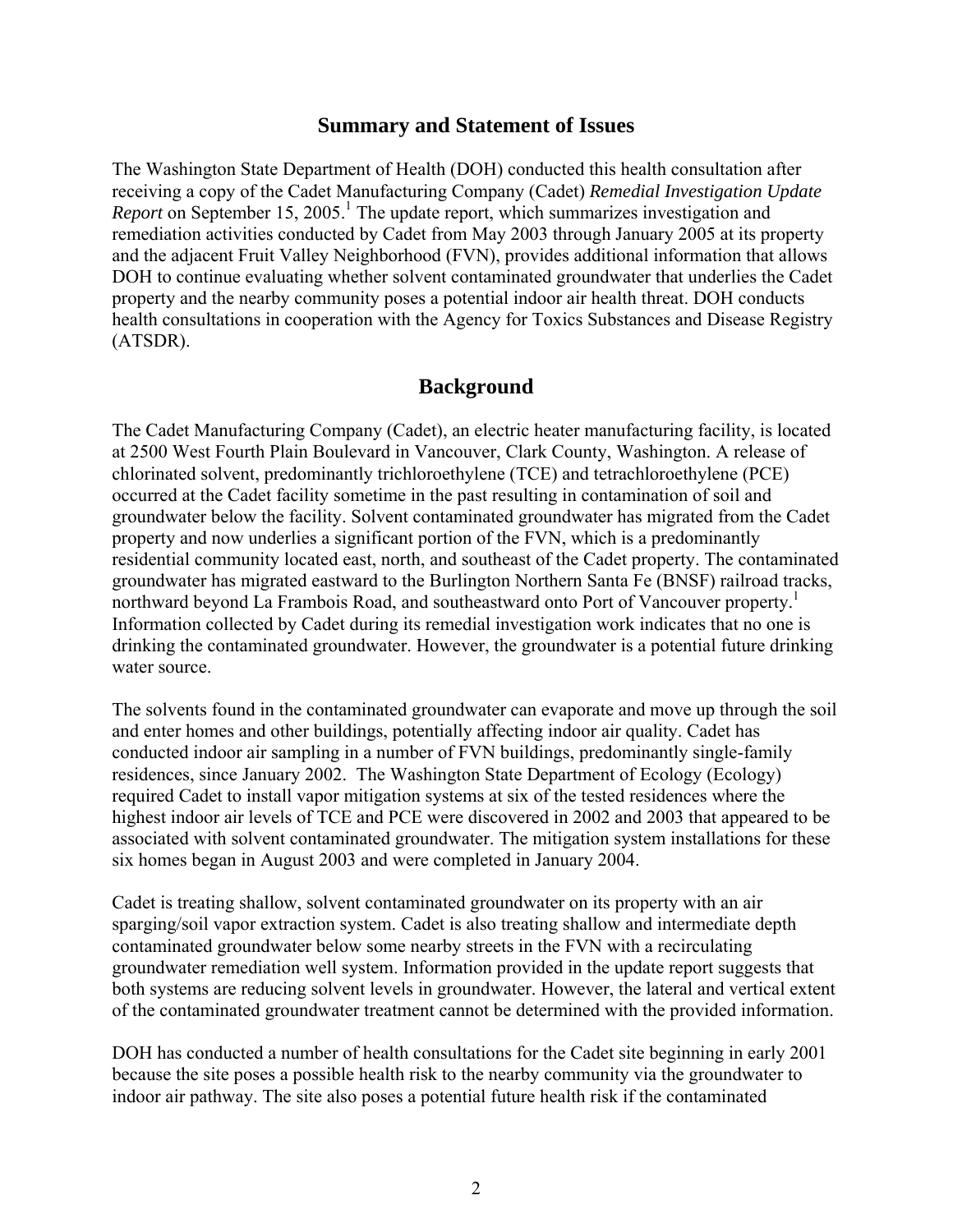groundwater is used as a potable water source. The results of DOH's health consultations, which include recommendations that are intended to protect human health, have been provided to Ecology as health consultation reports since December 2001. This health consultation report summarizes DOH's concerns and recommendations regarding the Cadet remedial investigation (RI) update report.

#### **Discussion**

The Cadet RI update report summarizes investigation and remediation efforts conducted from May 2003 to January 2005 as well as a screening level approach for assessing whether the groundwater to indoor air pathway poses a possible health risk to the FVN. Some of the investigation and remediation work conducted by Cadet is not well documented in the RI update report**,** and a number of Cadet's findings/conclusions are unsupported**,** making it impossible to assess whether the site is adequately characterized and that interim remedial measures are as effective as indicated by Cadet. Cadet's screening level approach for delineating areas of the FVN where groundwater poses indoor air health risks is a good first step. However, the data used to develop the approach is questionable and could result in an over or underestimation of the health risks associated with the groundwater to indoor air pathway in the FVN.

Although DOH has a number of concerns about the site characterization, remediation, and proposed approach for assessing the groundwater to indoor air pathway, it acknowledges that Cadet has completed a significant amount of work during the time covered by the RI update report. This work has resulted in a better understanding of the extent of the groundwater contamination beneath the FVN and impact of contaminated groundwater on indoor air. Cadet has also taken measures to reduce solvent levels in a portion of the contaminated groundwater below the Cadet property and a portion of the FVN, as well as reduce solvent levels discovered in indoor air at six residences.

Cadet's approach for assessing the groundwater to indoor air pathway for the FVN (Chapter 16) is similar to an approach used by the U.S. Environmental Protection Agency (EPA) in its vapor intrusion guidance. EPA notes in its guidance, however, that it "is not intended to provide direction on how to fully delineate the extent of impacted buildings or what action should be taken after the pathway is confirmed. It is intended to be a quick screening process to help guide the user in determining if vapor intrusion is or is not a problem on the site."<sup>2</sup>

DOH considers the groundwater to indoor air pathway for this project "confirmed "(i.e., **a**  completed exposure pathway) because some FVN homes have elevated levels of TCE and PCE that appear to be associated with the underlying solvent contaminated groundwater. This is consistent with Cadet's findings as noted in Section 16.0 of the RI update report where they state "[p]revious investigations of indoor air, soil gas, and groundwater in the FVN indicate that HVOCs are migrating from sub-surface sources into indoor air."1

The focus of Cadet's approach for addressing the groundwater to indoor air pathway is to develop soil gas and groundwater screening levels that delineate the extent of affected buildings in the FVN. Such an approach involves selecting and evaluating representative project information (e.g., building characteristics; soil types in the vadose zone) and data (e.g., indoor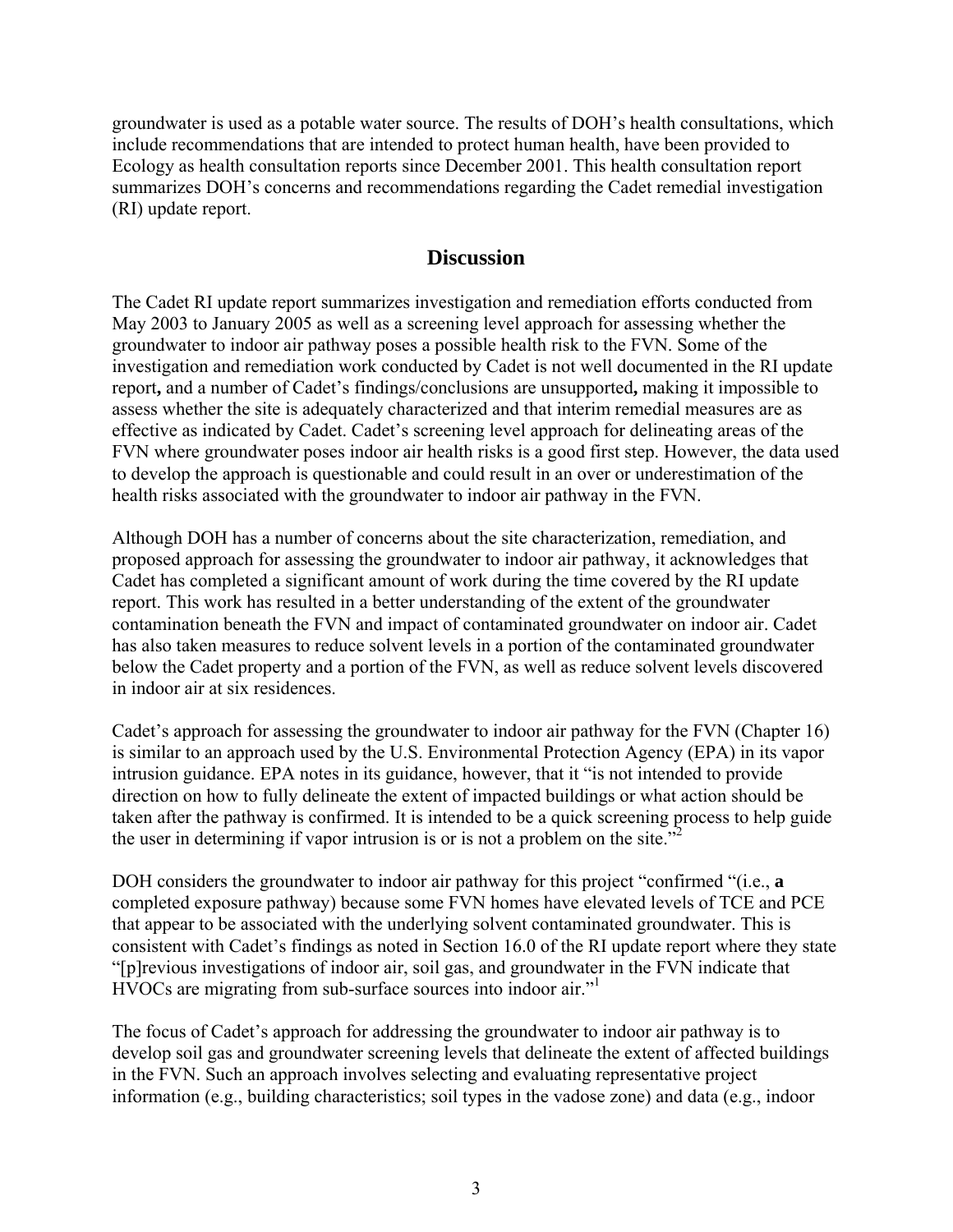air, groundwater, and soil gas data) that meets data quality objectives. DOH has a number of concerns with information and data that Cadet used to develop its screening level approach. The following bullets summarize some of DOH's concerns with the approach.

- The screening level approach focuses only on TCE although other chemicals exist at the site (e.g., tetrachloroethylene (PCE), 1,2-dichloroethane (1,2-DCA).
- It appears that building feature and well survey information collected by Cadet in January 2003 was not considered when selecting indoor air results.
- It is unknown whether the indoor air data used to develop attenuation coefficients represents the range of conditions across the FVN.
- Some of the indoor air data used to develop attenuation coefficients was collected in residences where active soil vapor vacuum systems are operating, which artificially lowers attenuation coefficients.
- Soil gas samples were collected below the streets, where in some cases active remediation was ongoing during sampling, rather than below or immediately adjacent to buildings as recommended by EPA and by various states.
- No field or laboratory data quality evaluations are provided in the RI update report to support that the indoor air, soil gas, or groundwater data that Cadet uses to develop screening levels is of adequate quality.
- Non-detected contaminants of concern are treated as zero values instead of using half the detection or reporting limits, which is a standard approach.
- Selection of a cancer slope factor for TCE is different than the one required by Ecology  $(0.4 \text{ mg/kgday})$ .<sup>-1</sup>
- Inappropriate outdoor air data was selected for calculating background outdoor air levels of TCE.
- Although the groundwater to indoor air pathway is fraught with uncertainty, no uncertainty discussion is included.

Further discussion about these concerns, as well as additional concerns about the screening level approach, are summarized in the numbered items below.

Once Cadet determines the extent of the potentially affected buildings using appropriate site information and data, additional steps are necessary. For example, a monitoring plan to ensure that building occupants are not being exposed to harmful levels of contaminants via the groundwater to indoor air pathway while investigation and remediation continues and a contingency mitigation plan for responding to situations where indoor air contaminant levels exceed Model Toxics Control Act (MTCA) cleanup levels or remediation levels as a result of the underlying contaminated groundwater. Cadet's approach does not include this type of information.

The following items expand on DOH's concerns about the screening level approach as well as other concerns about the RI update report. All of DOH's comments and recommendations relate directly or indirectly to public health issues and concerns associated with this site. DOH recommends that Ecology require the responsible party to address DOH's comments and recommendations in the revised RI update report.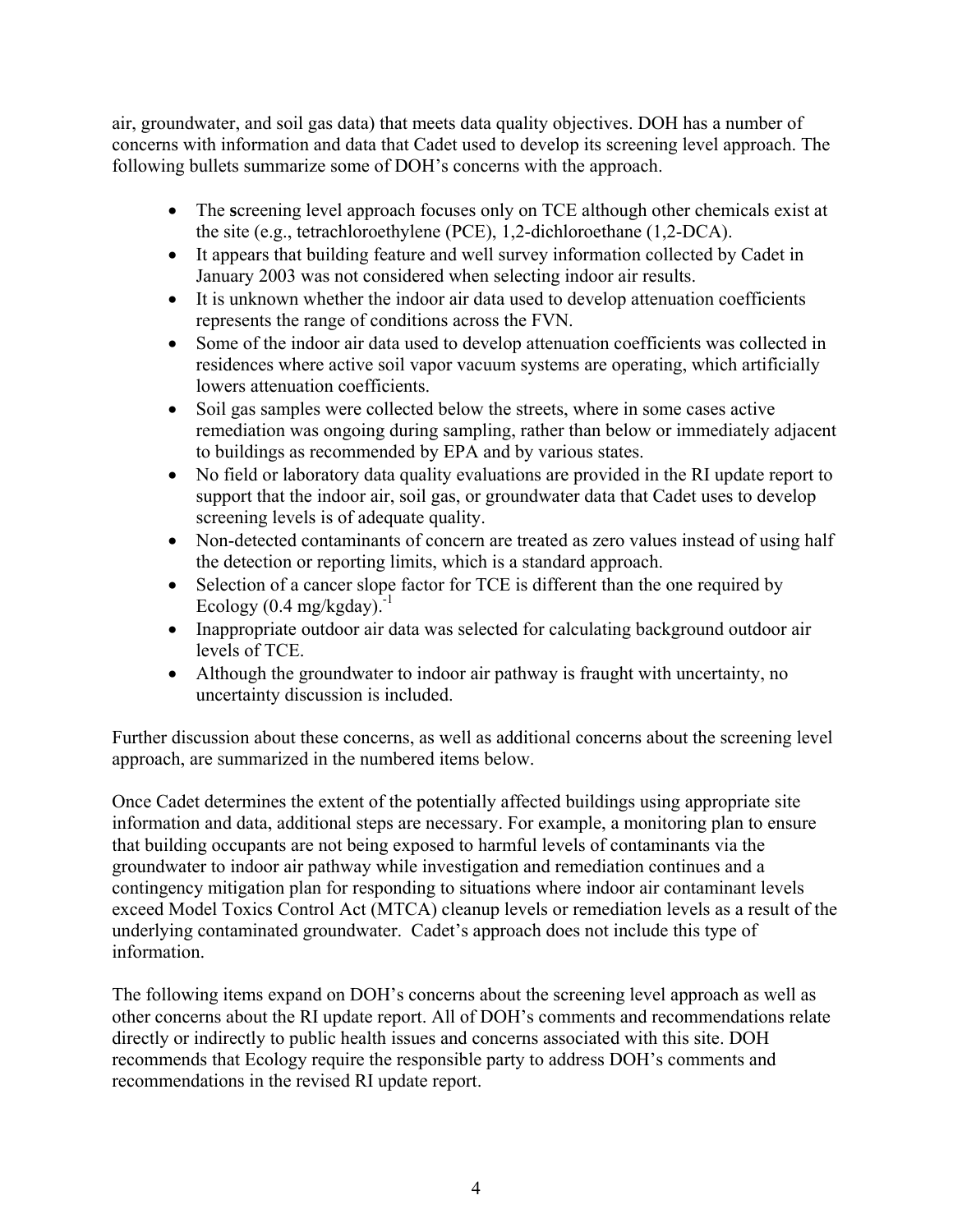1. **Section 2.0, Report Organization** – The opening paragraph in this section of the RI update report indicates that the "report is organized to provide an update of activities that occurred through January 2005 at the Cadet Site and FVN." It is not clear why Cadet selected January 2005 as a cutoff point when some critical activities occurred at the site between January 2005 and August 2005, such as the installation of additional recirculating groundwater remediation wells (RGRWs) as well as indoor air and soil gas sampling. It should also be noted that the updated RI report only discusses soil gas data collected through July 2004 although soil gas data was collected through November 2004 (see Appendix A).

*Recommendation* – Include all the analytical results for all media including all 2005 and available 2006 results.

2. **Section 2.0, Report Organization** – Appendix A contains a "master analytical table", which the report indicates "may include data that is not yet validated." However, there is no information provided in either the report or the table to identify non-validated data, which could pose a potential problem if the data are used to make health related decisions.

*Recommendation* – Clearly identify any non-validated data.

3. **Section 5.0, Geologic and Hydrogeologic Setting** - Three geologic cross sections from the February 2003 RI report were modified slightly and resubmitted with the RI update report to depict subsurface conditions near the Cadet site. However, none of the cross sections depicts subsurface conditions below the Cadet property. Only a small part of one cross section  $(A -$ A') crosses the north FVN and that small section is so general that it provides no real information about subsurface conditions that could influence the movement of contaminants volatilizing from groundwater below the Cadet property or the north FVN. No cross section depicts subsurface conditions below the south FVN, which is also underlain by contaminants migrating from the Cadet property. A good understanding of subsurface conditions below the Cadet property and the north and south FVN, particularly in the vadose zone, is necessary for evaluating the vapor intrusion pathway and determining whether it poses a health threat.

*Recommendation* –Ecology should provide Cadet with direction about the areas of the site that should be included in additional site cross sections. Decisions about cross section locations should be made using groundwater flow direction, soil types, and other relevant site information.

4. **Section 5.2, Hydrogeology** – Accurate information about hydrogeologic conditions at the Cadet site is necessary to characterize the site. Cadet notes in the updated RI report that the total thickness of the Unconsolidated Sedimentary Aquifer (USA) is approximately 175 feet. However, the cross section presented on Figure 5-2 shows the USA thickness south of Fourth Plain Boulevard as approximately 100 feet thick.

*Recommendation* – Correct the RI update report, as appropriate, to accurately reflect the thickness of the USA.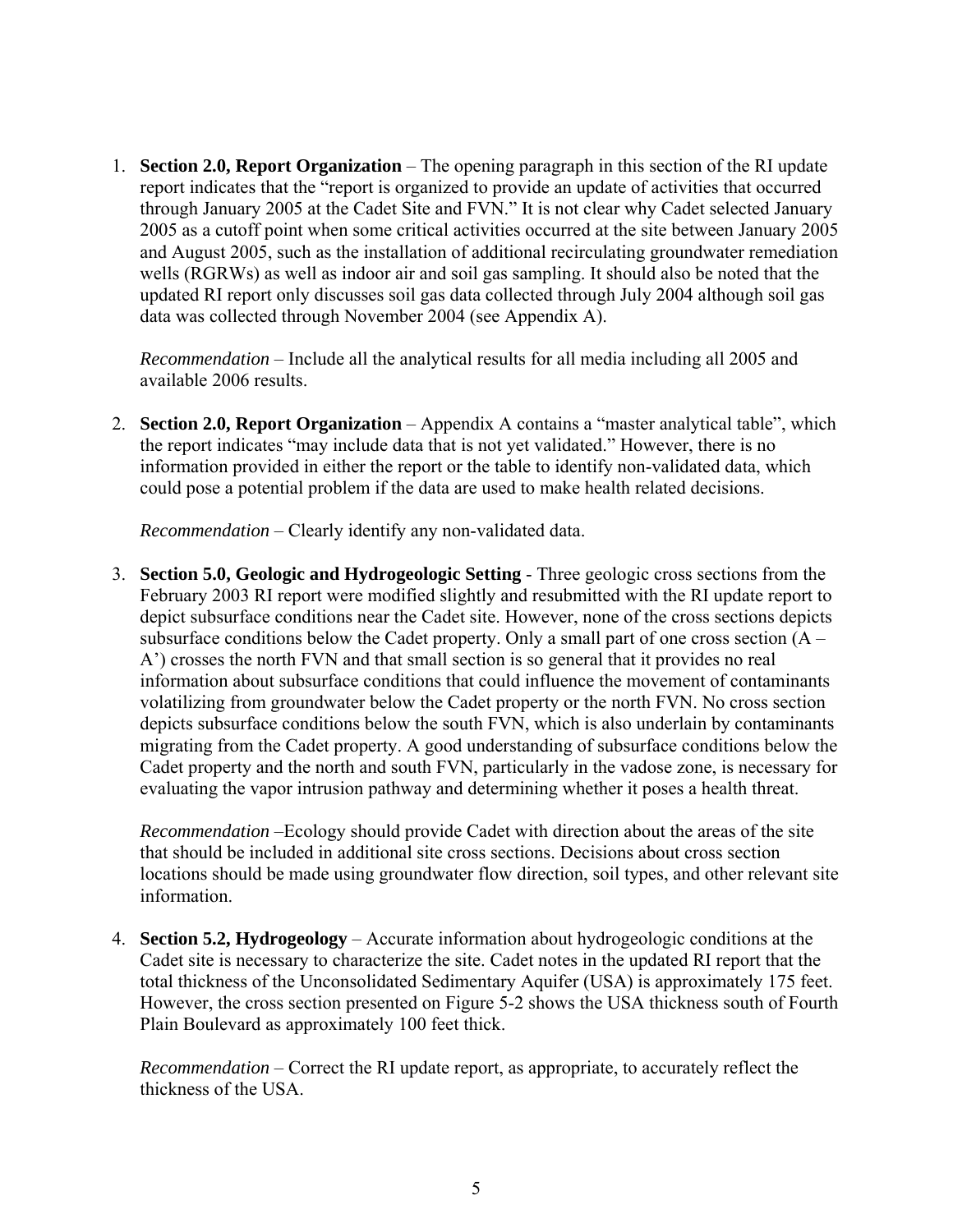5. **Section 7.0, Cadet Site Remediation System** – The report notes "[t]he influence of the AS/SVE system includes the area beneath the Cadet Site building, and the areas of the property to the north and east of the building." This is a somewhat misleading statement because the air sparging/soil vapor extraction (AS/SVE) system design only addresses the shallower portion of the contaminated groundwater (35 to 60 feet below ground surface (bgs)) at the Cadet property.

*Recommendation* – Modify the description of the AS/SVE system influence to reflect the treatment area and depth associated with the AS/SVE system.

6. **Section 7.1, AS/SVE System Operation and Maintenance** – The SVE air stream is treated with granular activated carbon (GAC) before being discharged to prevent the release of volatile contaminants to ambient air. The GAC is periodically replaced. However, there is no information provided in the report to indicate what criteria Cadet uses to determine when GAC replacement is necessary to prevent release of contaminants to ambient air. If not determined appropriately, this could result in inhalation exposures for people working at the Cadet facility or residing in the nearby FVN.

*Recommendation* – Add the criteria used for determining GAC breakthrough and replacement.

7. **Section 7.2, AS/SVE System Air Sampling** – Cadet collects AS/SVE system influent and effluent air samples, which it uses to determine the effectiveness of the system. However, neither the data nor the data quality report(s) are included in the RI update report, making it impossible to confirm Cadet's findings that the GAC system has been operating at 99% efficiency. If the GAC is operating less efficiently then stated by Cadet, human health concerns might exist.

*Recommendation* – Provide diagram(s) of system sampling points, influent and effluent data, and data quality evaluation report(s).

8. **Section 7.3.2, AS/SVE System Air Sampling** – The report states "[f]ield data indicate that the injected air has been effectively captured by the SVE system and sufficient subsurface vacuum has been maintained to prevent the air from migrating off-site." However, it is unknown what field data indicate these findings.

*Recommendation* – Provide or reference field data and field data quality evaluation reports that support Cadet's claim that the SVE system is preventing contaminated soil gas from migrating off the Cadet property so DOH can evaluate whether a human health threat exists.

9. **Section 7.3.3, Changes in Groundwater HVOCs** – Generally, a few monitoring wells (e.g., MW-22S), small diameter direct push wells (e.g., DPW-1), air sparging wells (e.g., AS-50) and vapor extraction (e.g., VE-9) wells are used to measure changes in groundwater contaminant levels since the AS/SVE system began operation in October 2003. RI update report figures 7-2 and 7-3 show changes in TCE concentrations for various wells since the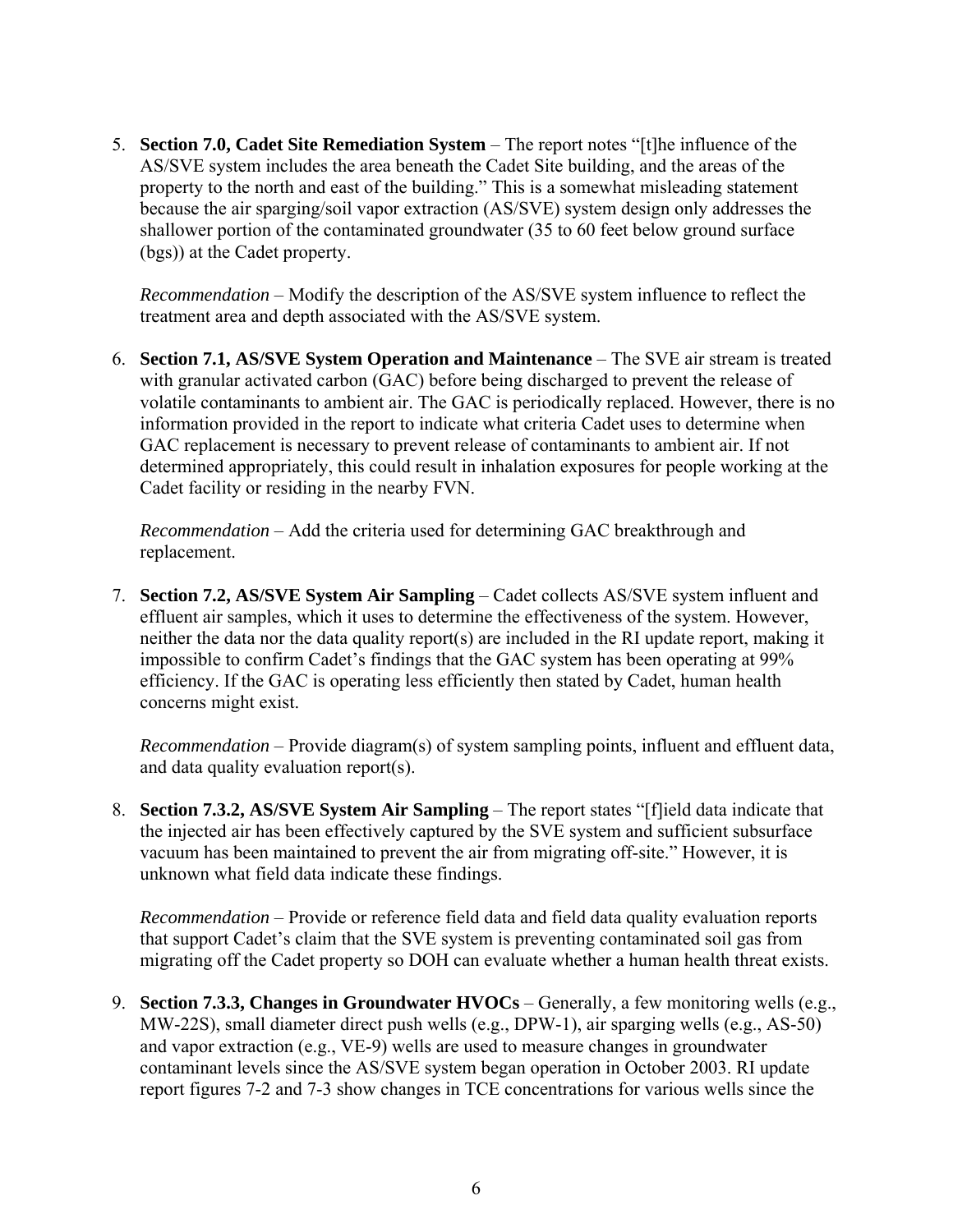installation of the AS/SVE system. RI update report figure 7-4 shows pre-remediation groundwater TCE levels and figure 7-5 shows TCE levels in January 2005.

The monitoring wells, and likely the direct push wells, should provide representative groundwater samples, if sampled appropriately. However, the results associated with the AS and VE wells are uncertain. Section 7.4 indicates that the AS/SVE system was shut-off for one to two weeks and then groundwater was sampled from the AS and VE wells to evaluate the effectiveness of the AS/SVE system in reducing solvent levels in groundwater. However, no data is provided to support that shutting off the system for one to two weeks will result in groundwater solvent levels in AS or VE wells that would be representative of groundwater quality if the system were not operating. Collecting groundwater samples from active air sparging and vapor extraction system wells could significantly reduce the level of contaminant found in the well, which would result in an underestimation of the risk associated with the groundwater. In addition, no information is provided in the report to indicate at what depth the groundwater samples were collected at each monitoring well so it is impossible to know what portion of the aquifer is being evaluated and no data quality discussion is provided.

*Recommendation* – Address the uncertainty associated with using AS and VE wells to measure AS/SVE system effectiveness. Also, add groundwater sample depths and data quality discussion to the revised RI update report.

10. **Section 7.6, Absence of DNAPL** – The report indicates that little or no DNAPL is present beneath the Cadet facility and that significant residual product sources are not in contact with saturated soil. Cadet reached this conclusion based on the absence of DNAPL observed in relatively shallow borings completed at the Cadet property, monitoring wells installed in the FVN, and concentrations of TCE and PCE in groundwater that are below one percent of the aqueous solubility of these two chemicals. However, DNAPL guidance developed by the Interstate Technology and Regulatory Council (ITRC) contradicts Cadet's rationale for concluding that DNAPLs are not present at the Cadet facility:

"DNAPLs will not be readily apparent in water or soil samples at most sites even if DNAPL is present in the subsurface in significant quantities. Determining if DNAPL is present can be a subjective process because as discussed above, in many cases, an investigator could drill directly through DNAPL ganglia and never see concrete indications of the ganglia in the investigation results. One of the most important considerations in determining whether or not DNAPL is present is whether or not a DNAPL chemical was used, disposed, or manufactured at the site. As discussed above, if a DNAPL chemical can be linked to the site, it is likely that it was released to the environment. The investigator must view all of the available data to determine if there is evidence that indicates the presence of DNAPL.

One potential indication of the presence of DNAPL in the saturated zone in a monitoring well with a long well screen (at least 10 feet long ), is that the concentration of the contaminant is greater than one to ten percent of the compound's effective solubility (Cherry and Feenstra, 1991). The reasoning behind this generalization is that if DNAPL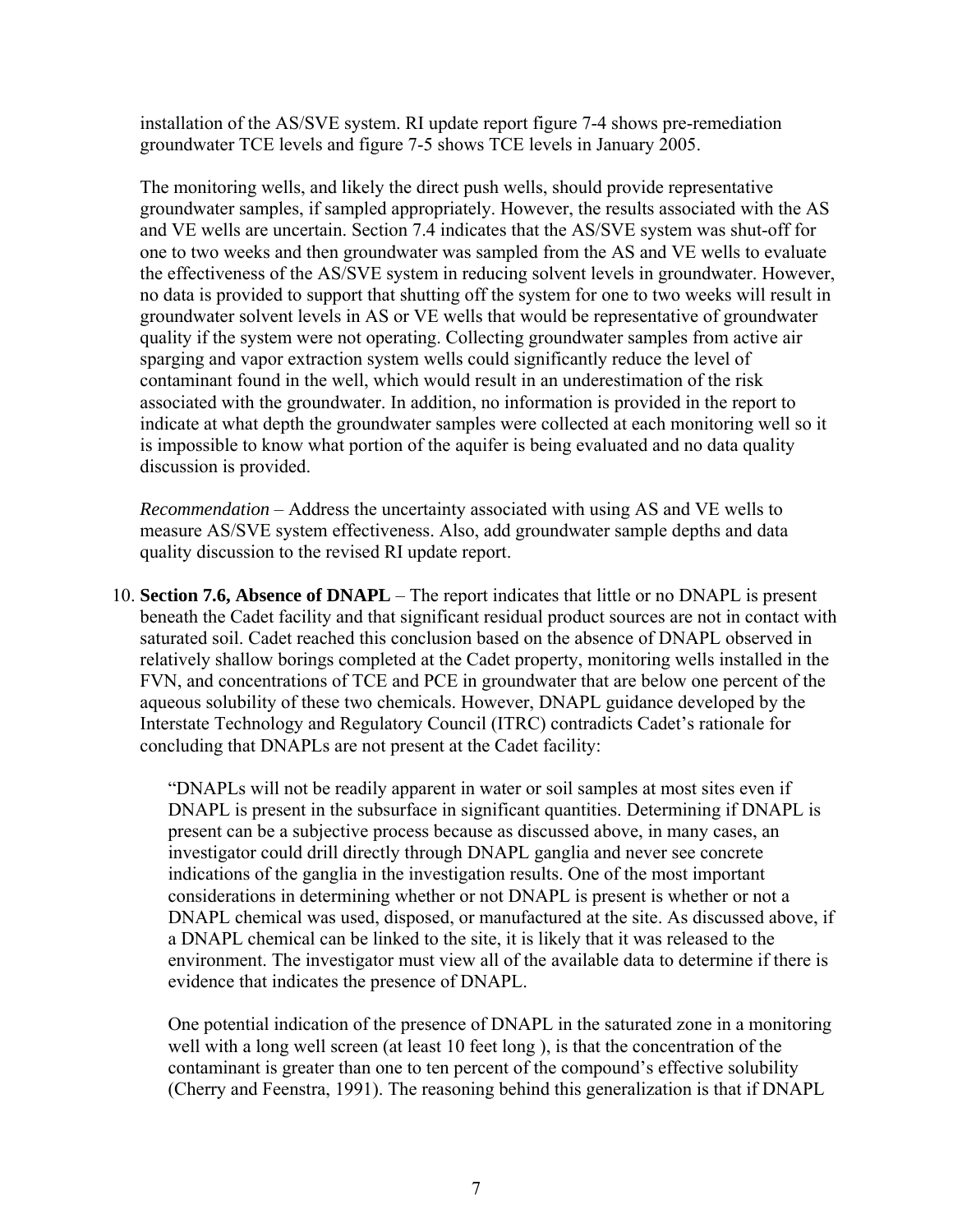is present, it will generally be present either as a small lense in a small preferential pathway, as residual phase ganglia, or diffused from a preferential pathway into a finegrained matrix. If a ten-foot well screen is close to or intersects one of these areas, the area where the DNAPL is present will likely be thin when compared to the full length of the well screen. Therefore, while aqueous phase contamination is dissolving from the DNAPL into groundwater at a concentration close to its solubility limit (please note the DNAPL may be a mixture or used and can have an effective solubility that is different from the solubility of the pure DNAPL chemical), groundwater flow is generally laminar and will not mix quickly with the larger interval of the formation. The contamination will therefore be diluted in the monitoring well during sampling by the larger screened interval of the formation. Therefore, concentrations of a small percentage of solubility may indicate DNAPL. If well screens are short, there will be less dilution and the contaminant concentration will be a higher percentage of solubility before it indicates DNAPL. This technique is subjective and must be used very carefully. It should be considered only a part of the process used to determine if DNAPL is present, not a method that by itself will indicate the presence/absence of DNAPL. The U.S. EPA has indicated that concentrations of DNAPL chemicals in soil greater than one percent by mass or 10,000 mg/kg may indicate the presence of DNAPL (EPA, 1994).<sup>33</sup>

*Recommendation* – Revise the discussion about the presence of DNAPLs to reflect the information cited above. Guidance developed by the IRTC, U.S. Environmental Protection Agency (EPA), and others should be cited in the reference section.

11. **Section 8.2, FVN Residential SVV Systems, Maintenance and Monitoring Schedule** – Cadet has developed breakthrough projections for the granular activated carbon (GAC) filters installed at six homes where soil vapor vacuum systems operate to reduce indoor air levels of TCE and PCE. Based on these projections, Cadet changes the GAC filters quarterly where soil vapor vacuum systems operate in homes with basements. GAC change out occurs annually at homes with crawlspaces. However, there are no data to show that the breakthrough projections are reasonable and protective of human health.

*Recommendation* –Add sampling results to support that the GAC breakthrough projections.

12. **Section 9.1, Application of Recirculating Groundwater Remediation Wells Technology in the FVN** – The report states "[r]eduction of HVOCs in shallow groundwater beneath the FVN are mitigating HVOCs in indoor air." However, the RI update report provides no explanation about how Cadet arrived at this conclusion.

*Recommendation* – Document the evaluation Cadet conducted to support the above statement, and provide all relevant data.

13. **Section 9.0, Recirculating Groundwater Remediation Wells** – Cadet has provided neither a discussion about the purpose and objectives of the recirculating groundwater remediation wells (RGRWs) nor an explanation about the intended or actual RGRW system performance. This lack of information makes it impossible to determine whether the system is working as planned (e.g., are the selected RGRW locations appropriate, are the RGRWs screened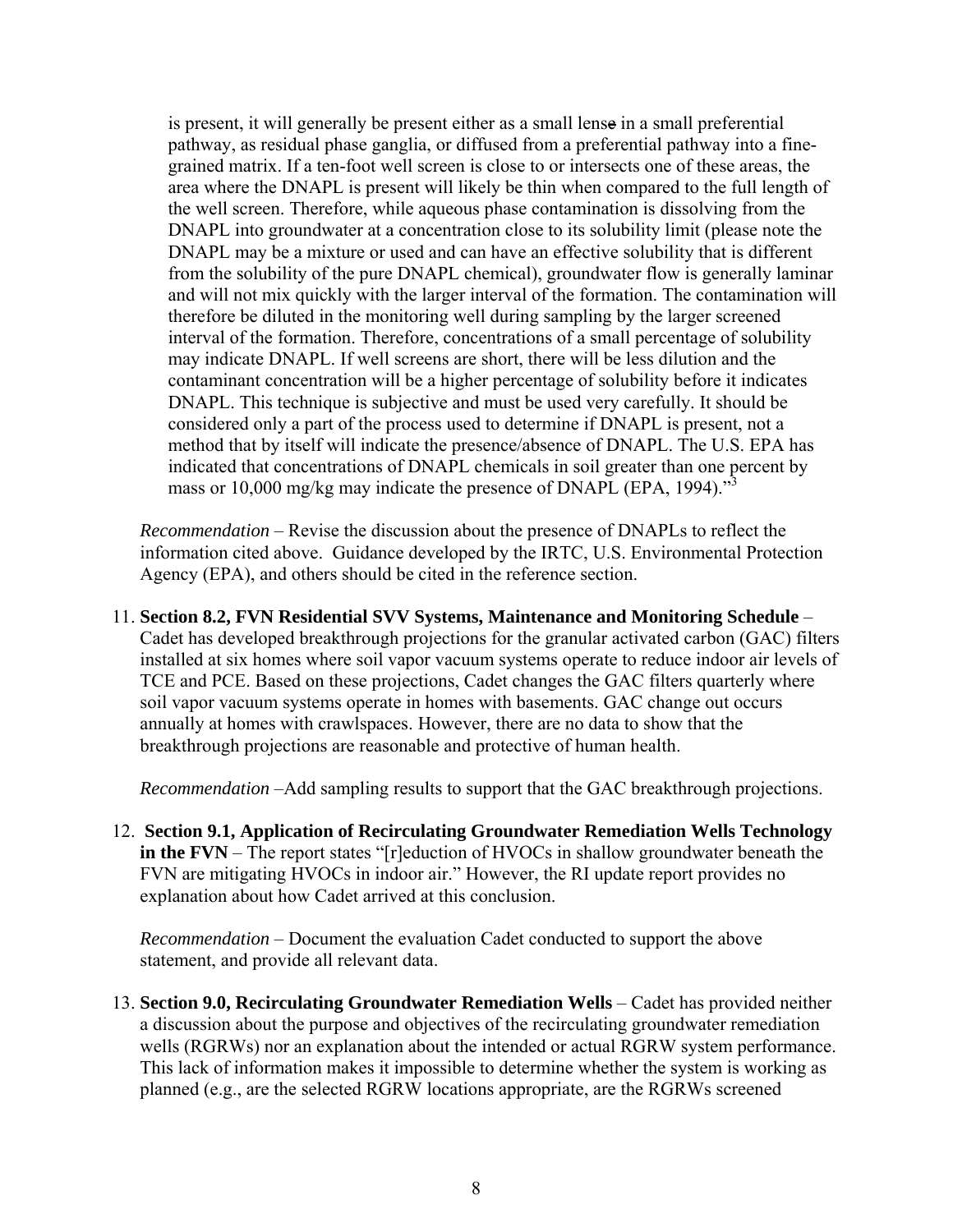appropriately, are the radii of influence appropriate, are the locations and screened intervals of RGRW monitoring wells (MRs) appropriate).

*Recommendation* – Include the purpose and objectives of the RGRW system (RGRW 1 through RGRW 7) and a discussion about the intended and actual system performance.

14. **Section 9.6.1, Radius of Influence of RGRW** – All the RGRWs and corresponding RGRW monitoring wells, which are used to measure the radius of influence of the RGRWs, are located in the streets or on Cadet property, so it is unknown how far the RGRWs' zone of influence extends below FVN properties. Soil gas levels, which are being measured below streets, might be affected by the RGRW operation while soil gas levels below homes might not be affected. These are significant data gaps that need to be addressed to ensure the groundwater under homes and other buildings is being remediated as expected and does not pose an indoor air health risk.

*Recommendation* – Ecology should require Cadet to install additional RGRW monitoring wells and soil gas probes to better evaluate the effectiveness of the RGRW system below homes and other buildings in the FVN. Ecology should also require Cadet to address possible differences in soil gas levels below homes versus streets.

15. **Section 11, Groundwater Compliance Monitoring** – Table 11-1 provides a summary of the compliance monitoring conducted at the site monitoring wells at various times throughout 2003 and 2004. However, there is no explanation about why some wells were excluded although such information is necessary for evaluating the results and determining whether groundwater monitoring is adequate for evaluating possible health risks.

*Recommendation* – Add the rationale for the selection of compliance monitoring wells.

16. **Section 11.2, Groundwater Elevations** – The RI update report provides a summary of activities conducted at the site between May 2003 and January 2005. However, only groundwater depths and groundwater elevation data obtained from 1999 through 2003 are presented in the report. Water levels in new wells installed in 2004 (e.g., MW 25 through MW29) are also important for understanding where samples have been collected relative to the water table and need to be included in the report.

*Recommendation* – Add the depths to groundwater and groundwater elevation data for all available monitoring events including those conducted in 2004 and 2005, and any recent monitoring conducted in 2006.

17. **Section 11.3, Groundwater Analytical Results** – The discussion about the groundwater analytical results only focuses on TCE and PCE, which are the chlorinated solvents with the highest concentrations below the Cadet property and the FVN. However, other chlorinated solvents, which are likely breakdown products of TCE and PCE (e.g., cis-1,2 dichloroethene), are also found in groundwater and cannot be ignored when evaluating groundwater analytical results.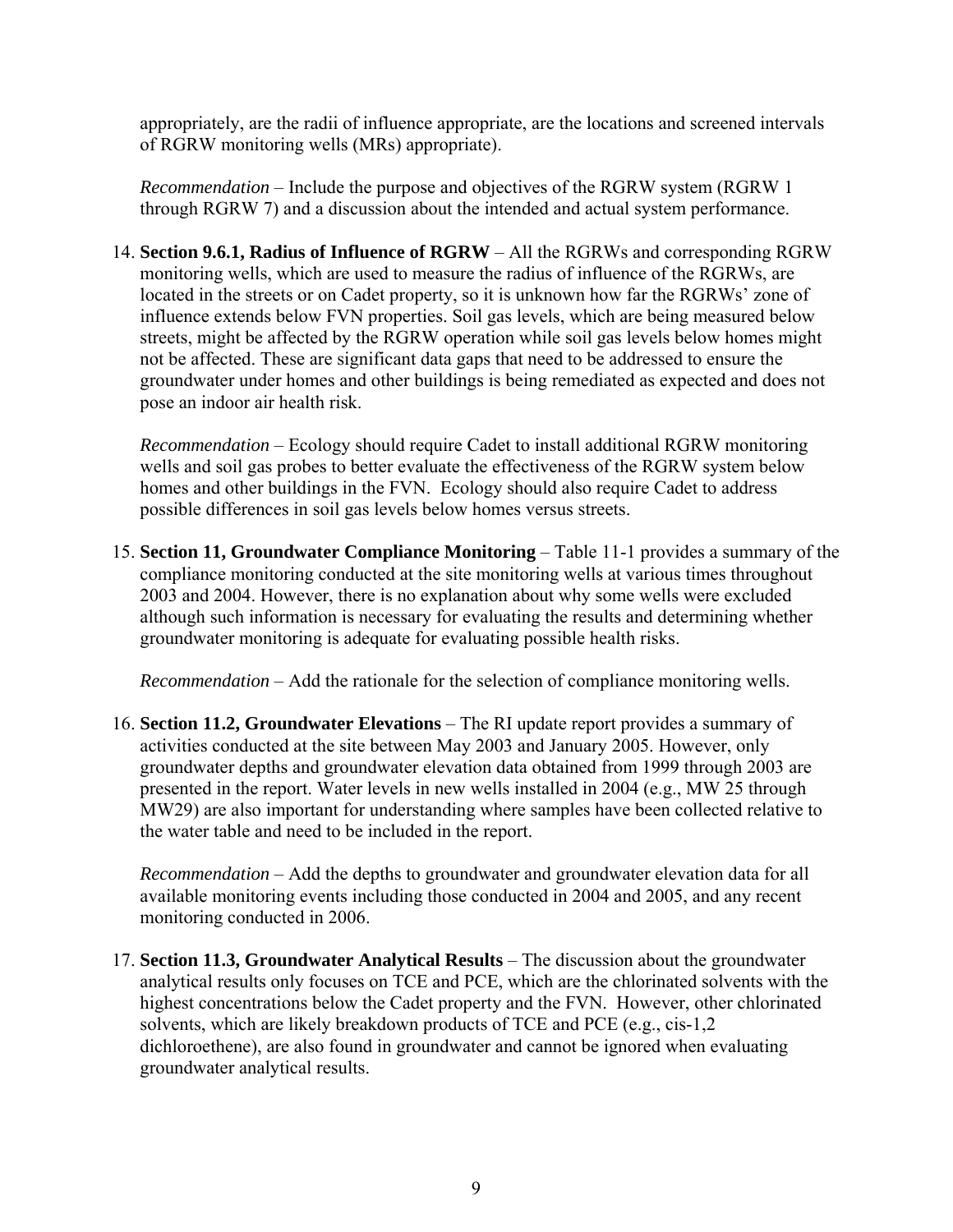*Recommendation* – Discuss all of the chemicals found in the groundwater data.

18. **Section 12, Evaluation of Potential Preferential Pathways** – Cadet considered whether utility corridors were acting as preferential pathways for contaminant migration via soils and groundwater. However, they did not address whether these corridors are acting as preferential pathways for contaminated soil gas except at one location (RGRW-1). This is a data gap because contaminants could be migrating along utility corridors by either diffusion (i.e., flowing from areas of high concentrations to areas of low concentrations) or advection (e.g., via changes in atmospheric pressure fluctuations) and migrating into indoor air. DOH has raised this issue since 2002 and it remains unaddressed.

*Recommendation* – Ecology should require Cadet to evaluate whether utility corridors are acting as preferential pathways for solvent vapors to get into indoor air and include a summary in the revised RI update report. The summary should include a discussion about the uncertainties associated with this pathway, data gaps, and steps to be taken to fill data gaps.

19. **Section 13, FVN Residential Air Monitoring** – Results of indoor air sampling from May through December 2004 are presented in the RI update report but no rationale is provided about why these residences were selected for indoor air sampling. In addition, there are no copies of the analytical result**s** and no field or laboratory data quality summaries so it is impossible to determine whether the quality of the reported data is adequate for making health decisions.

*Recommendation* – Summarize the rationale for the selected sampling locations, include copies of analytical data sheets, and add a discussion about field and laboratory data quality so it can be determined whether the data quality is adequate for making health decisions.

20. **Section 13.8.3, 1,2-DCA in Indoor Air** – Cadet reports that 1,2-dichloroethane (1,2-DCA) originates from sources other than the solvent contaminated groundwater that underlies the FVN. The rationale for this conclusion is presented in Section 16.3, which DOH has responded to below. Cadet's other explanations for the 1,2-DCA in indoor air is that the source of 1,2-DCA is gasoline, which is used by FVN automobiles and a nearby service station. It should be noted, however, that 1,2-DCA was added to leaded gasoline to reduce lead levels. Since leaded gasoline has not been available for many years, gasoline is an unlikely source of 1,2-DCA. 4

ATSDR notes in its 1,2-DCA toxicological profile that "1,2-Dichloroethane is currently used as a chemical intermediate and as a solvent in closed systems (Dow Chemical Company 1989b). It is also added to leaded gasoline as a lead scavenger; however, this use has declined significantly, as leaded gasoline use has attenuated (Vulcan Materials Company 1989). In the United States, about 98% of the 1,2-dichloroethane produced is used to manufacture vinyl chloride (Anonymous 1998). Smaller amounts of 1,2-dichloroethane are used in the synthesis of vinylidene chloride, 1,1,1-trichloroethane, trichloroethene, tetrachloroethene, aziridines, and ethylene diamines and in chlorinated solvents (Anonymous 1998; EPA 1985a)."<sup>4</sup>

*Recommendation* – Accurately describe possible sources of 1,2-DCA found in indoor air,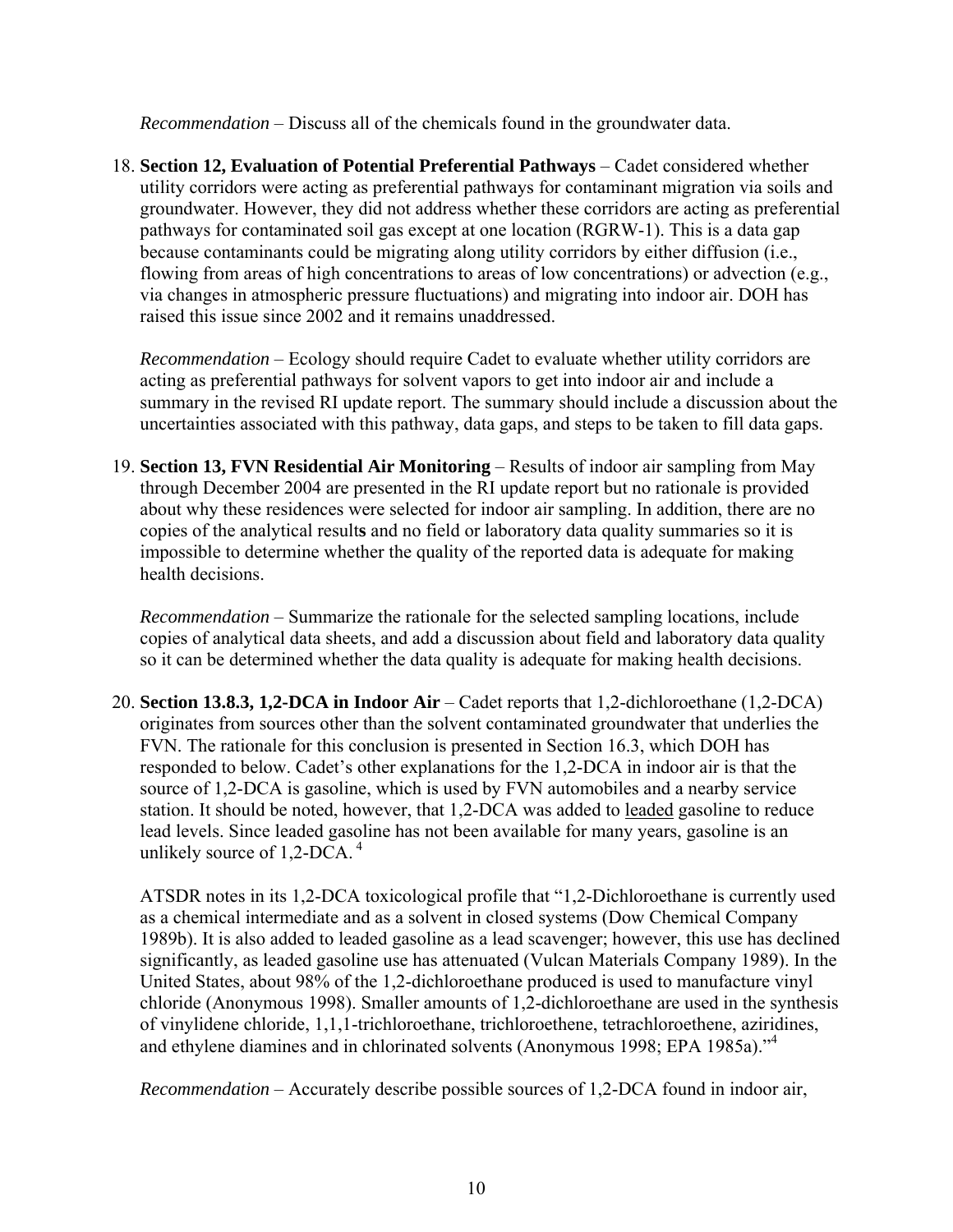including solvent contaminated groundwater below the site.

21. **Section 14.0, Soil Gas Monitoring** – All of Cadet's soil gas probes (SG-1 to SG-12) are installed below streets in the FVN. The locations of these probes relative to utility lines are unknown. The American Petroleum Institute (API) notes, "[w]hen the soil-gas-monitoring installation is placed too close to utilities, vapors are not being drawn from the vadose zone but instead are being drawn from within the utility."<sup>5</sup> API recommends that "[a] thorough understanding of the location of all utilities and process piping should be developed prior to any soil gas sampling and that sampling locations be placed at a sufficient distance from utility or piping backfill areas to protect the utilities and process piping and to obtain representative samples."5

*Recommendation* – Address the issue of the proximity of the soil gas sample locations to utility lines and the possible effects on soil gas sample results.

22. **Section 14.3, Soil Gas Sample Results** – The report notes that TCE levels from each soil gas monitoring location are greatest in samples collected immediately above the groundwater table at 20 to 30 feet bgs and that generally TCE levels decreased in the samples collected from the shallower sampling depths of 10 and 15 feet. This is true. However, there is no discussion in the report about why there are some cases where the TCE levels in the intermediate or shallowest soil gas samples exceeded the levels found at the deepest level in the vadose zone (e.g., SG-4 and SG-7 in September and November 2004, SG-6 in September 2004). It seems that this could be occurring because of some sampling problem or change in some subsurface condition.

*Recommendation* – Include a discussion about the soil gas anomalies.

23. **Section 14.3, Soil Gas Sample Results** – No copies of the analytical laboratory data sheets for the soil gas samples are included in the RI update report and there is no discussion about field or laboratory soil gas data quality. These items are important for assessing whether the data is of sufficient quality for evaluating the health risks posed by the site.

*Recommendation* – Include copies of the soil gas laboratory data sheets and field and laboratory data quality evaluation.

24. **Section 14.3, Soil Gas Sample Results** – The discussion about soil gas sampling results only addresses TCE. However, a number of other chlorinated solvents (e.g., PCE, 1,2-DCA, vinyl chloride) have also been detected in soil gas. Table 14-2 shows these results along with EPA soil gas screening level**s** for the tested chemicals. The report contains no discussion about why these particular EPA soil gas screening levels were chosen so it is impossible to know if these are appropriate for this site.

*Recommendation* – Expand the discussion to all the chlorinated solvents detected in soil gas. Add rationale for using the particular EPA soil gas screening levels presented in Table 14-2. Include a discussion about possible chemical breakdown since many of the chemicals found in soil gas are also possible breakdown products of TCE and PCE.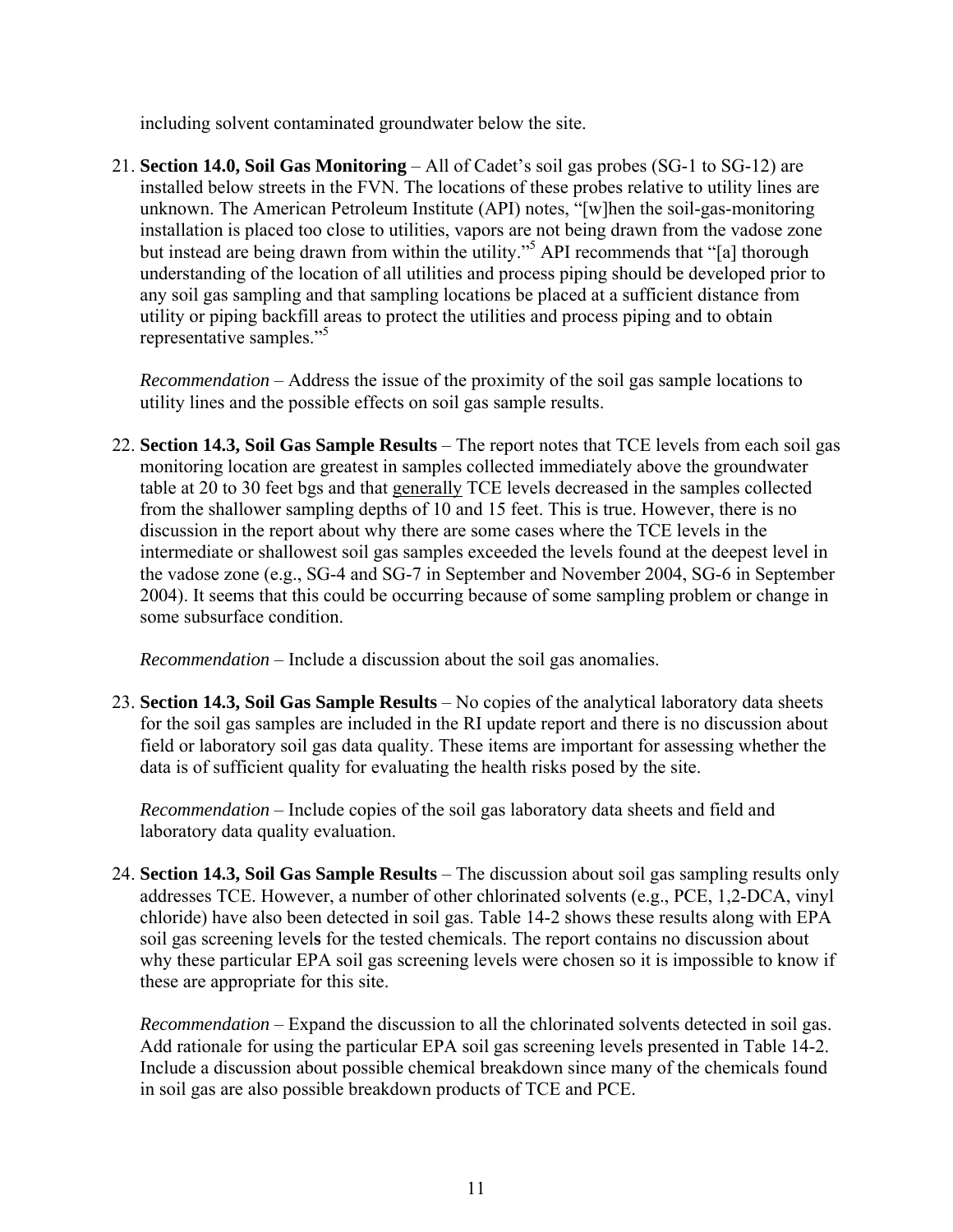25. **Section 14.3, Soil Gas Sample Results** –Figure 14-3 reportedly contains TCE levels for soil gas from January 2004 to November 2004. However, the August 2004 through November 2004 data (see Table 4-2) is not included in the figure. This is important because some of the data obtained after August 2004 shows soil gas levels rising in the later months of the year.

*Recommendation* – Accurately reflect changes in soil gas conditions on the Cadet property and FVN in Figure 14-3.

26. **Section 14.3.1, Comparison of TCE Levels over Time** – Section 9.6.2 discusses the permanganate effectiveness and indicates that groundwater TCE levels in most of the shallow monitoring wells around the RGRWs decreased to very low or non-detected levels after permanganate injection. However, soil gas sampling results indicate that soil gas contaminant levels in most of the soil gas probes along West 28<sup>th</sup> Street where the RGRWs are installed (SG-1, SG-4, SG-6 and SG-7) although dropping, are still quite elevated. This might suggest that the RGRW system is not as effective as noted by Cadet, solvent vapors are migrating from another area, or some other condition.

*Recommendation* – Address why soil gas levels have not dropped to near detection limits in areas where groundwater has been remediated using RGRWs.

27. **Section 15.0, Groundwater Geochemistry Evaluation** – The RI update report notes that geochemical data were collected from some monitoring well locations determined to be the most representative. However, it is unknown what criteria Cadet used to select these particular wells as representative locations so it is impossible to evaluate Cadet's monitoring well choices or interpret the information presented in Section 15.1 to 15.10.

*Recommendation* – Provide the criteria used to select monitoring wells for geochemical testing.

28. **Section 15.0, Groundwater Geochemistry Evaluation** – The RI update report notes that background geochemical conditions were measured at MW-2s, MW-21s, MW-19i, and MW-18d. Based on the February 2003 RI report and information presented in the RI update report**;** however, it looks like MW-2s is the only monitoring well in this subset that is located hydraulically upgradient of the Cadet building. The other three wells are likely influenced by the site contamination and would not be considered background.

*Recommendation* – Focus background evaluation on areas not influenced by releases from the site so there is a true measure of what is background. This recommendation is consistent with the way Ecology addresses background levels in the Model Toxics Control Act (MTCA) cleanup regulation.

29. **Section 16.1 through 16.6** – Cadet refers to using the 2003 version of the Johnson & Ettinger model and guidance (JEM) throughout Section 16. However, the JEM was revised in February 2004.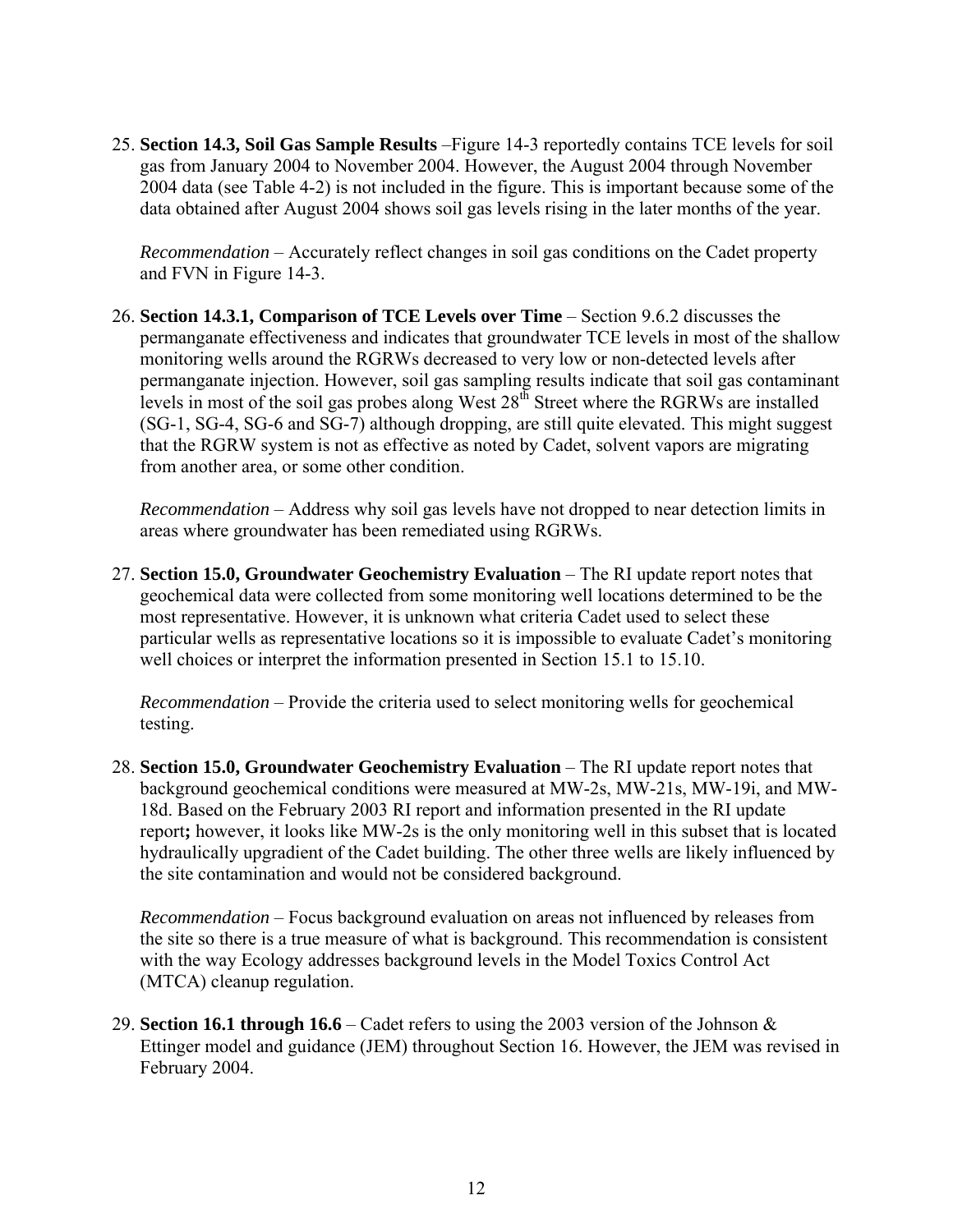*Recommendation* – Use the current version of JEM model and guidance (February 2004) rather than an outdated version.

30. **Section 16.2, Purpose of the FVN Indoor Air Vapor Attenuation Evaluation** – Cadet correctly notes that "[p]revious investigations of indoor air, soil gas, and groundwater in the FVN indicate that HVOCs are migrating from subsurface sources into indoor air," which means that a completed exposure pathway exists. Vapor mitigation systems were installed at six homes where the highest levels of TCE and PCE were detected. Other protective measures (e.g., patching holes in basement walls) were also taken at these six homes and one additional home to reduce or eliminate exposures. However, there are also other residences were no systems have been installed where it appears that contaminated groundwater is affecting indoor air quality**,** so the pathway remains complete.

*Recommendation* – Develop an approach for delineating the buildings potentially affected by the solvent contaminated groundwater.

31. **Section 16.3, Evaluation of Non-Site Related Background Sources of HVOCs** – The approach used by Cadet to evaluate whether indoor air contaminant levels are associated with background sources is flawed because the evaluation is limited to only one chemical  $-1,2-$ DCA**,** and it relies on soil gas data collected in the street where active remediation systems are installed.

*Recommendation* – Use data for all the chlorinated solvents tested at the site, not just those that exceed MTCA Method B indoor air levels, to assess potential background contributions. Use soil gas sample results obtained from below buildings, rather than soil gas samples obtained below the streets where active remediation occurs and the influence of utility corridors is unknown, when assessing background sources.

32. **Section 16.3, Evaluation of Non-Site Related Background Sources of HVOCs** – Table 16-1 links some of the residences in the FVN with the nearest street soil gas probe. Proximity of a residence to a soil gas probe is one factor to consider when matching street soil-gas results with indoor air sampling results from residences. However, subsurface conditions are also important factors that need to be considered (e.g., soil type, soil gas concentration below homes vs. soil gas concentration in the street.).

*Recommendation* – Use soil gas data collected below buildings in the FVN rather than soil gas data collected in the street when conducting assessments like the background source evaluation in this section and attenuation coefficients in Section 16.4.

33. **Section 16.3, Evaluation of Non-Site Related Background Sources of HVOCs** – Cadet notes that "because 1,2-DCA levels are lower in soil gas than they are in indoor air, 1,2-DCA is most likely from background sources." That is one possibility. However, another possibility is that the 1,2-DCA is from background sources and contaminated soil gas.

*Recommendation* – Consider background air, soil gas, and background air and soil gas together as possible sources of indoor air.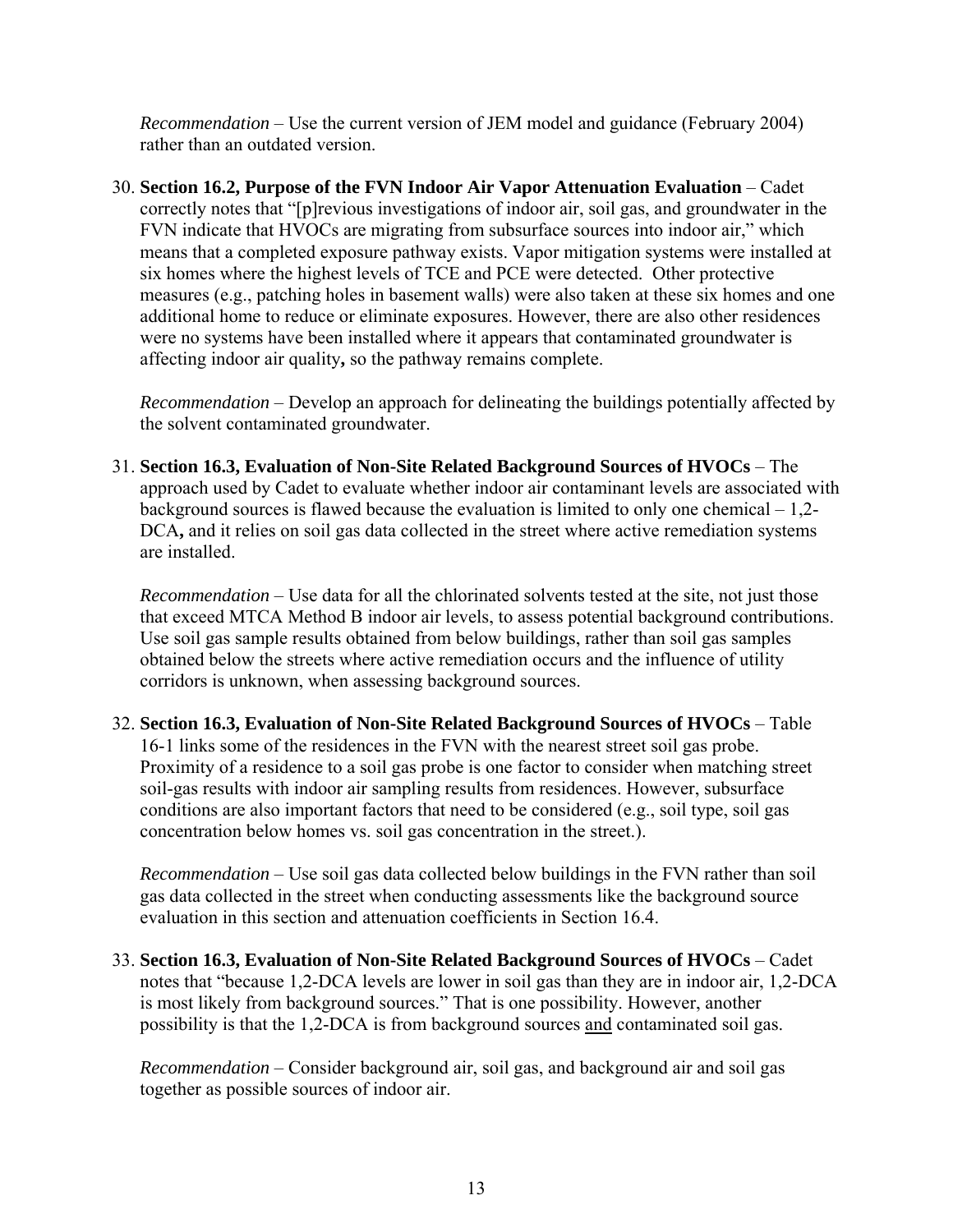34. **Section 16.4.1, Estimating α Using Empirical Data** – Cadet developed site-specific attenuation coefficients  $(a)$  for a subset of FVN buildings where indoor air levels of TCE were detected from January and June 2004 along with concurrent groundwater and soil gas samples. The attenuation coefficients were used by Cadet to develop screening levels that are intended to be protective of indoor air.

First, the non-detected TCE values were removed from the data set although this is not a standard approach for handling non-detected values. EPA provides the following guidance when only some chemicals in a medium are above detection limits:

"[m]ost analytes at a site are not positively detected in each sample collected and analyzed. Instead, for a particular chemical the data set generally will contain some samples with positive results and others with non-detected results. The non-detected results usually are reported as SQLs [sample quantitation limits]. These limits indicate that the chemical was not measured above certain levels, which may vary from sample to sample. The chemical may be present at a concentration just below the reported quantitation limit, or it may not be present in the sample at all (i.e., the concentration in the sample is zero).

In determining the concentrations most representative of potential exposures at the site (see Chapter 6), consider the positively detected results together with the non-detected results (i.e., the SQLs). If there is reason to believe that the chemical is present in a sample at a concentration below the SQL, use one-half of the SQL as a proxy concentration. The SQL value itself can be used if there is reason to believe the concentration is closer to it than to one-half the SQL (See the next subsection for situations where SQLs are not available.) Unless site specific information indicates that a chemical is not likely to be present in a sample, do not substitute the value zero in place of the SQL (i.e., do not assume that a chemical that is not detected at the SQL would not be detected in the sample if the analysis was extremely sensitive). Also, do not simply omit the non-detected results from the risk assessment."<sup>6</sup>

ATSDR provides similar guidance in its public health assessment guidance:

"By definition, the detection limit is the lowest level of a contaminant that analytical equipment can discern from the "noise" inherent to scientific measurements. When laboratories report that a contaminant was not detected in a sample, that does not mean that the contaminant was not present. Rather, it means the contaminant was not present at levels that can be reliably measured by the analytical method, and the only conclusion that you can draw is that the actual concentration is somewhere between zero and the reported detection limit. In statistical analyses of environmental sampling data, therefore, a common practice is to replace nondetect observations with surrogate concentrations of one-half the detection limit."<sup>7</sup>

Cadet also collected soil gas data in the street rather than below structures as recommended by EPA in its vapor intrusion guidance and in guidance developed by various state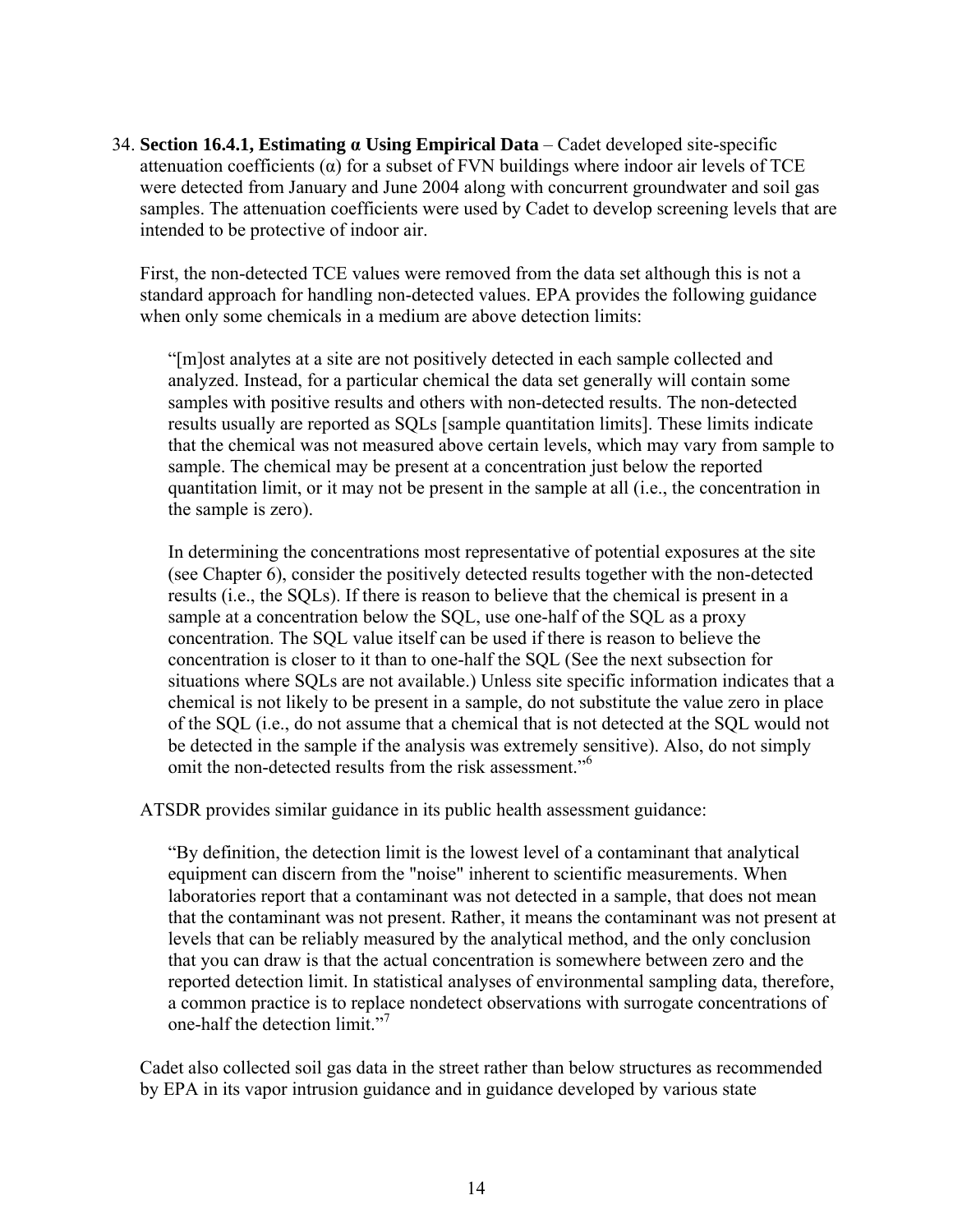environmental agencies (e.g., New York, New Jersey). There is no data provided in the update report to support that the soil gas levels measured below the streets would be the same as below structures. However, because Cadet's recirculating groundwater remediation wells are operating in the streets, it is expected that soil gas levels measured in the street could result in an underestimation of the levels found below homes. Proximity of the street soil gas probes to utility corridors might also affect soil gas results measured in the streets. In addition, Cadet limited its attenuation coefficients evaluation to only TCE. Given the uncertainty associated with evaluating this pathway, attenuation coefficients should be calculated for all the chemicals of concern to determine if there is significant variability among contaminants of concern.

Lastly, it is unknown whether the buildings selected for attenuation coefficient represent a range of conditions across the FVN. Some of the buildings used for developing attenuation coefficients are buildings where soil vapor vacuum systems (SVVSs) operate. Buildings with soil vapor vacuum systems are not appropriate buildings to use when developing attenuation coefficients because the indoor air quality is being affected by the operation of SVVS.

*Recommendation* – Develop  $\alpha$  values for all the chemicals of concern. Use detected and nondetected results from a representative range of structures in various areas of the FVN (no buildings with SVVSs). Use soil gas data collected directly below buildings rather than from below the street to determine if there is significant variability among chemical for the reasons stated above. Soil gas and indoor air sampling should occur concurrently with groundwater and outdoor air sampling, not just the same week as suggested by Cadet, to help reduce uncertainty. DOH and Ecology should provide criteria for selecting homes that can be used to develop attenuation coefficients.

35. **Section 16.4.1, Estimating α Using Empirical Data –** Cadet reports that they used indoor air field duplicates as individual samples when calculating attenuation coefficients. Field duplicates are intended to determine whether there are problems with field sampling techniques and should not be considered another sample for calculating attenuation coefficients.

*Recommendation* – Conservatively use the duplicate sample with the highest concentration when calculating attenuation coefficients.

36. **Section 16.4.1, Estimating α Using Empirical Data** - Cadet reports that as of July 2004 only seven residences had been tested during winter and summer season. Indoor air data from the seven residences were used to determine whether attenuation coefficients changed in response to seasons. Cadet found that only one out of seven homes had increased attenuation coefficients in the winter months  $(2113 \text{ W}$ .  $28^{\text{th}}$  Street). That home had some cracks in the basement foundation. Cadet notes at this residence that soil gas TCE levels are increasing from winter to summer while indoor air TCE levels are decreasing from winter to summer. Cadet explains this situation by saying that "[i]f indoor air TCE levels are from subsurface sources, one would expect higher indoor air levels to correspond to higher soil gas levels" and speculates that the source of the TCE might be products used by the resident when building model airplanes. This may be true. However, no information is provided to indicate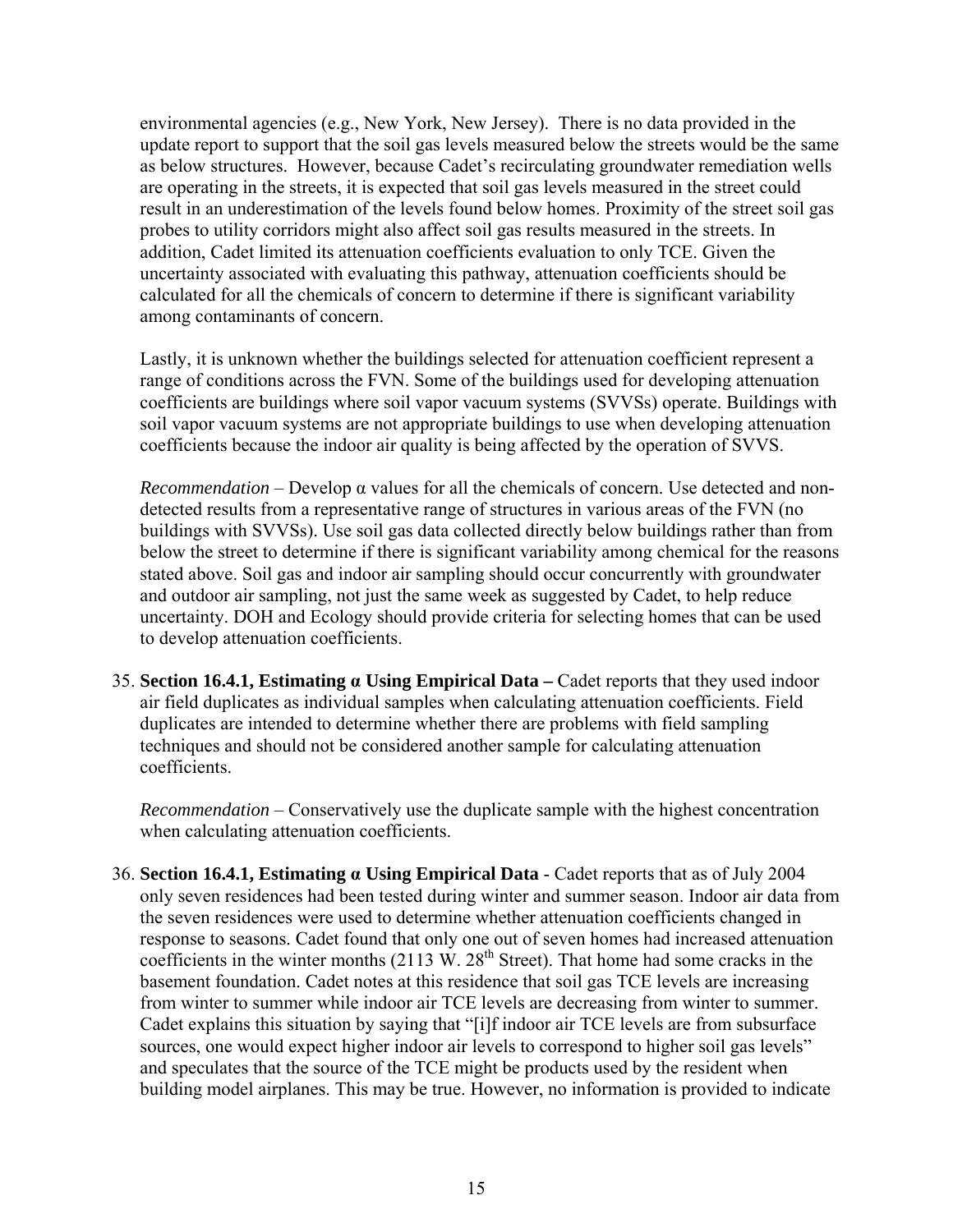what product(s) might contain TCE. It should be noted that Cadet does not take into account that windows and doors may have been open diluting the indoor air samples in the summer months.

Less than an order of magnitude difference exists between the empirical attenuation coefficients for the remaining six residences between winter and summer months suggesting that attenuation coefficients may not vary much seasonally. This may be true for this small sample set. However, there is no information provided in the RI update report to support that the seven residences are an adequate number for making such a determination. In addition, there is no information to support that the seven residences represent a range of conditions in the FVN.

*Recommendation* – Address the problems with the seasonality evaluation of attenuation coefficients. Conduct an overall evaluation of indoor air data to assess whether there appear to be seasonal changes in indoor air solvent levels at homes where it appears solvent contaminated groundwater is affecting indoor air quality. Clearly identify these residences.

37. **Section 16.4.1, Estimating α Using Empirical Data** – Until the above issues have been addressed, DOH cannot determine whether Cadet's interpretation and conclusions regarding the spatial distribution of attenuation coefficients using soil gas or groundwater data are reasonable.

*Recommendation* – DOH reserves the right for further review and comment on this section in the future when the issues are addressed.

38. **Section 16.4.2, Estimating α using the Johnson & Ettinger Model** (JEM) – Cadet used the JEM to predict attenuation coefficients for basement and slab-on-grade structures using soil gas and groundwater data in addition to the empirical attenuation coefficients that it developed in the previous section of the report. It should be noted that it is not appropriate to use the JEM where there are significant openings to the subsurface (J&E model guidance). These openings can act as preferential pathways.<sup>8</sup> The JEM is a tool that can be used to check whether empirical attenuation coefficients are similar to modeled results as long as sitespecific data are used in the model. However, Cadet used the screening level version of the model inserting only a few site parameters (e.g., soil gas sampling depth, depth to groundwater, floor space depth below grade) so its use for comparing with empirical results is not appropriate.

*Recommendation* – Use the advance versions of the JEM with site-specific parameters if the JEM will be used to assess the empirical results.

39. **Section 16.4.2, Estimating α using the Johnson & Ettinger Model** (JEM) – Cadet reports that the Soil Conservation Service (SCS) soil classification for soils that underlie the eastern portion of the site (vadose zone) is considered sand while soils below the western portion are considered silty sands. However, the soil logs for the soil gas probes installed below the streets indicate that the soils are predominantly silty sand to sandy silts overlain by up to three feet of asphalt and gravel roadway material. This is a significant difference in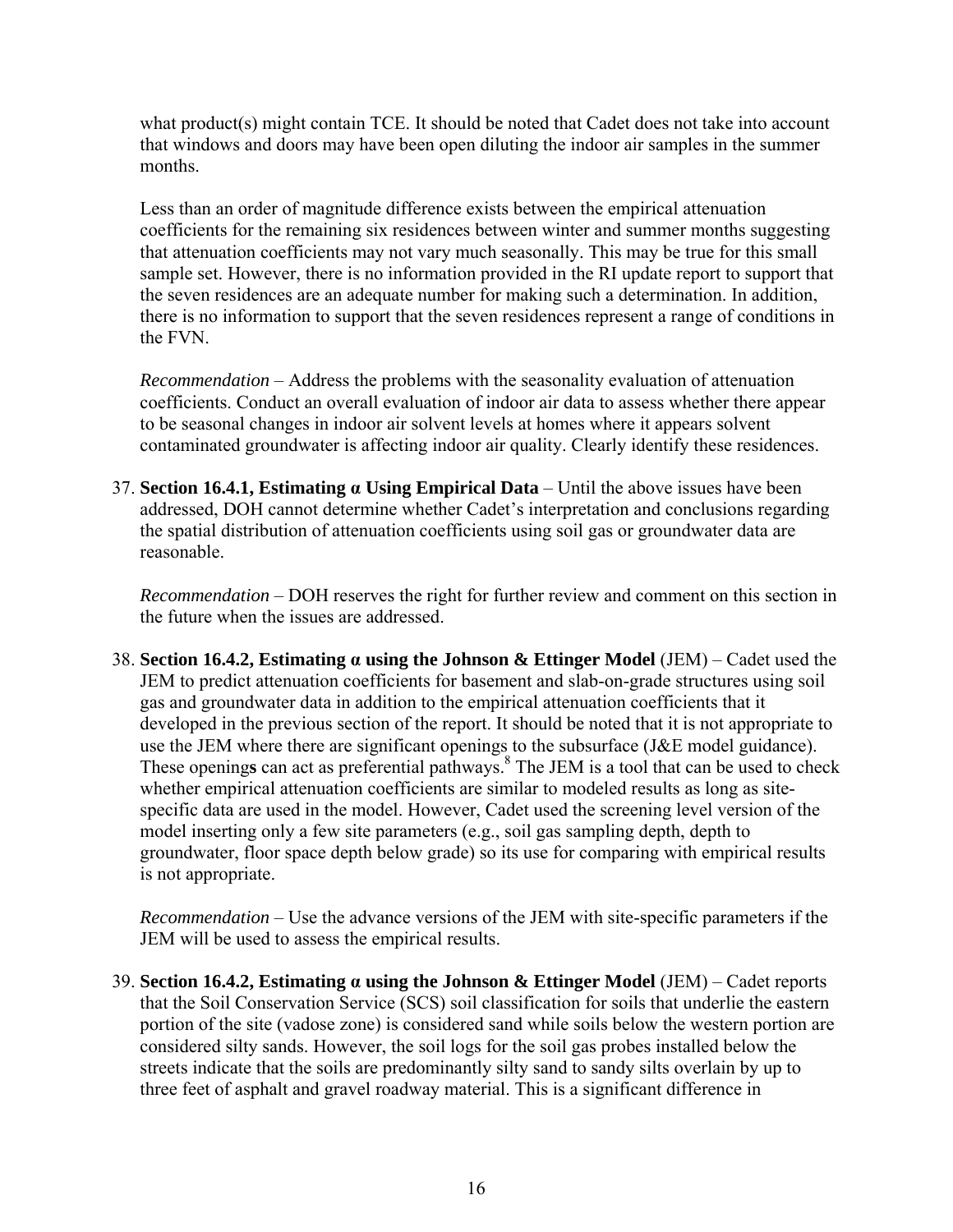classification, which affects permeability values chosen for modeling.

*Recommendation* – Present a map showing vadose zone soil types, based on site-specific information, across the FVN with supporting grain size curves and permeability values for the various soil types in the revised RI update report.

40. **Section 16.5 Preliminary Risk Evaluation based on Site Specific α** – The groundwater screening formula does not contain a correction factor (1e-03 cubic meters per liter  $(m^3/l)$  to convert the groundwater screening level into micrograms per liter (ug/l).

*Recommendation* – Revise the groundwater screening formula.

41. **Section 16.5 Preliminary Risk Evaluation based on Site Specific α** – Ecology's TCE guidance document states that "[c]onsistent with EPA Region 10 Office of Environmental Assessment, and until a cancer potency factor is incorporated into the EPA IRIS database, TCE cleanup levels under MTCA should use  $0.4 \frac{(mg/kgday)}{1}$  as the cancer potency factor (slope factor) for ingestion and inhalation of trichloroethylene in risk assessments and in calculating risk-based cleanup levels."9 DOH concurs with Ecology's recommended CSF of  $0.4$  (mg/kgday).<sup>-1</sup> Cadet calculated indoor air levels for TCE only and used two different TCE cancer slope factors(CSFs): $(0.4 \text{ (mg/kgday)}^{-1}$  and  $0.007 \text{ (mg/kgday)}^{-1})$  to come up with an indoor air action level  $(1.25 \text{ ug/m}^3)$ . However, the TCE indoor air action level was calculated using the wrong CSF and therefore, is too high. No indoor air action levels were calculated for other chemicals of concern.

*Recommendation* – Use the Ecology required TCE CSF of 0.4  $(mg/kgday)^{-1}$ ) when calculating an indoor air action level for TCE. Indoor air action levels should also be developed for other chemicals of concern (e.g., PCE).

42. **Section 16.5.1 Effects of Background Levels** – Cadet evaluated site data to develop an average TCE background outdoor air level that was used to adjust the TCE indoor air action level. No background levels were calculated for other chemicals. Adjusting indoor air action levels to take into account background sources is reasonable. However, Cadet's approach has several problems including using background air results from near homes where soil vapor vacuum systems discharge into the surrounding air space (over half of the results were from soil vapor vacuum system residences) and excluding non-detected results, which likely overestimates outdoor air background levels. Cadet also did not consider background indoor air levels, which tend to be higher for many chemicals, than outdoor air.

*Recommendation –* Ecology, in cooperation with DOH, should provide Cadet with guidance on evaluating background indoor and outdoor air levels for the project chemicals of concern, not just TCE.

43. **Section 16.5 Preliminary Risk Evaluation based on Site Specific α** – Cadet uses the TCE indoor air action level and empirical attenuation coefficients to develop soil gas screening values for various areas of the site. Cadet notes that no TCE screening levels were calculated for groundwater because there were no spatial trends in groundwater empirical attenuation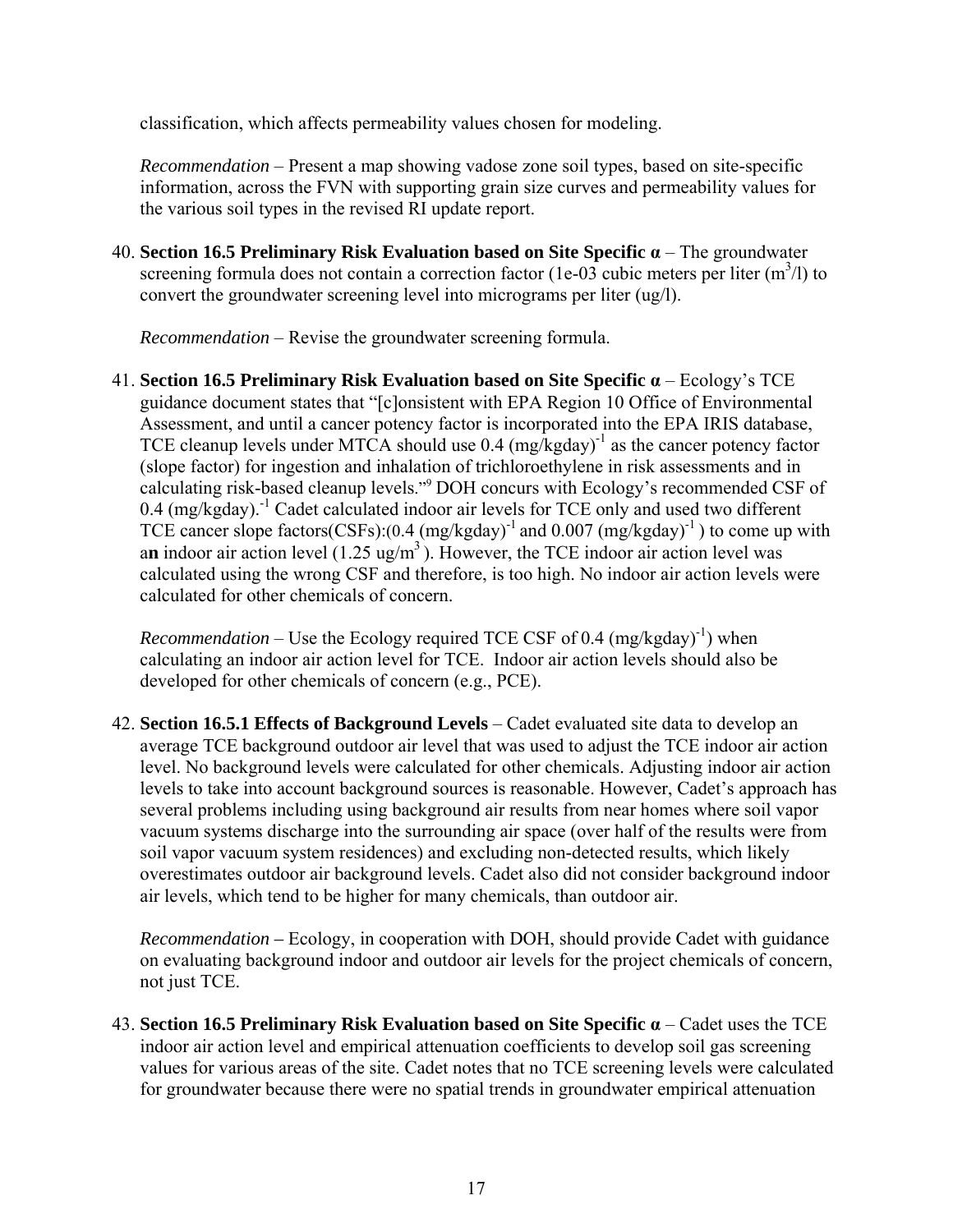coefficients. In addition, no soil gas screening levels were developed for other chemicals of concern. As noted throughout this health consultation, there are many issues and data gaps including site characterization, soil gas and groundwater empirical attenuation coefficient development, and indoor air action levels that need to be addressed before DOH can determine whether Cadet's risk evaluation, based on site specific attenuation coefficients using soil gas data, is reasonable.

*Recommendation* – Address all the concerns raised in this health consultation so DOH can evaluate this section of the report.

44. **Section 16.5 Preliminary Risk Evaluation using JEM α** – The JEM modeling work conducted by Cadet should not be used to develop screening levels. The advanced version of the JEM is a tool that can be used to evaluate whether the empirical data seems reasonable using site specific data. See DOH's previous comments on the JEM, above.

*Recommendation* – Summarize the use of the JEM to check empirical results in this section, if used.

45. **Uncertainty** – This section currently does not exist in the RI update report. However, there is significant uncertainty associated with evaluating the groundwater to indoor air pathway including, but not limited to, indoor air data, attenuation coefficients, and building characteristics that can reduce the certainty of the groundwater to indoor air pathway evaluation. These uncertainties need to be addressed.

*Recommendation* – Add an uncertainty discussion to Section 16 of the RI update report.

46. **Section 16.6, Summary** – The summary should be revised in the RI update report to reflect DOH's recommended changes.

*Recommendation* – Same as the comment.

47. **Section 17.0, Other Sources and Background Concentrations of VOCs in Groundwater** – Cadet notes in this section that "[c]hemical analysis of groundwater samples obtained from monitoring wells in the vicinity of the POV [Port of Vancouver] property indicates that groundwater in this area is contaminated with VOCs derived from numerous sources" and summarizes information about reported releases of chemicals, including chlorinated solvents, from a number of possible industrial/commercial sources where only limited environmental investigation has been conducted. It appears that some of these releases could affect indoor air quality or possibly affect drinking water in other neighborhoods in the vicinity of these releases.

*Recommendation* – Ecology should evaluate whether any contaminated environmental media (e.g., groundwater, soil gas) associated with the facilities pose a threat to indoor air quality or drinking water.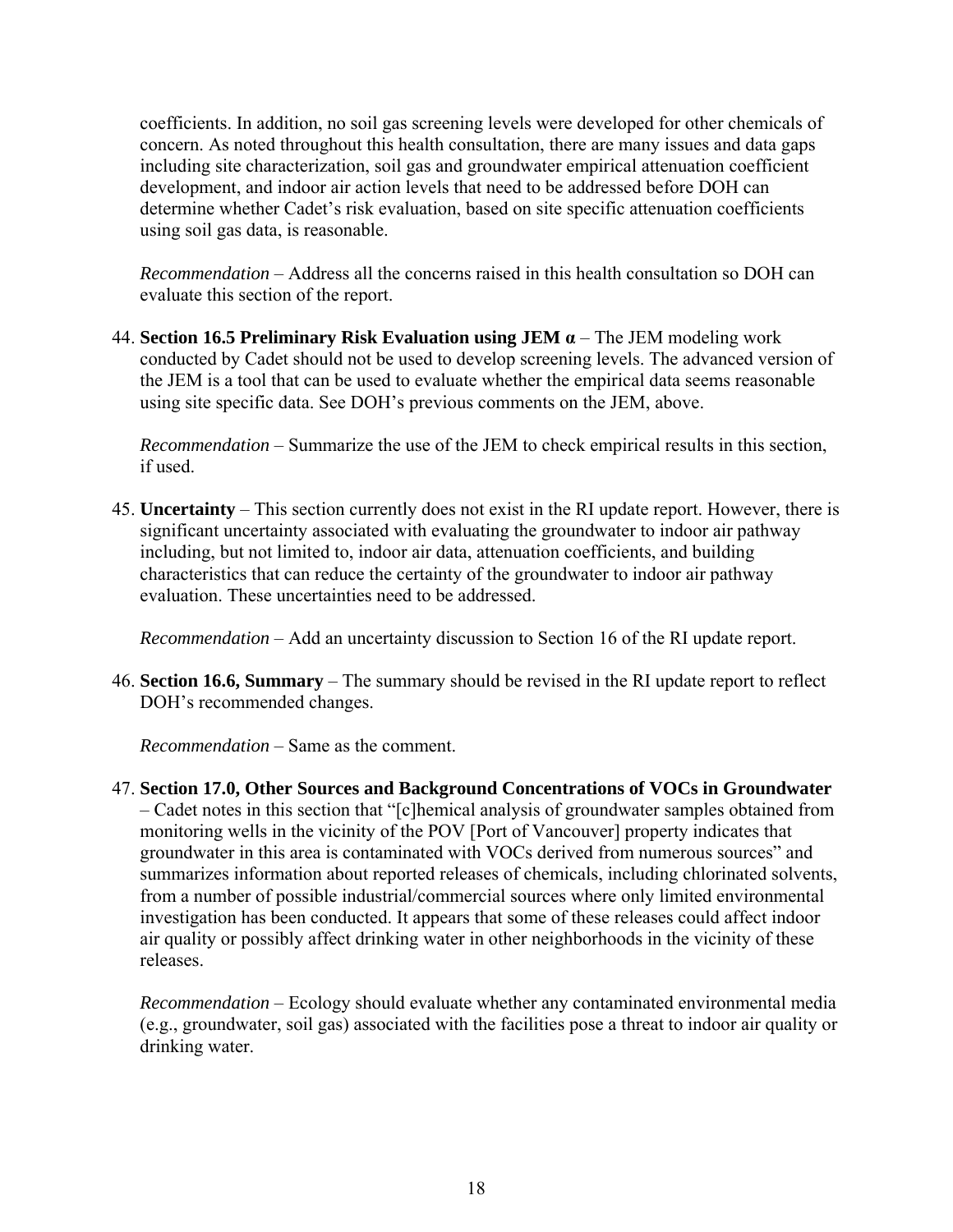48. **Section 19.0, Conclusions** - – The conclusions section should be revised to reflect DOH's recommended changes summarized above.

*Recommendation* – Same as the comment.

#### *Children's Health Concerns*

Children could potentially be exposed to groundwater contaminants associated with the Cadet site via the indoor air pathway and could be exposed in the future if the solvent contaminated groundwater is used as a drinking water source. Children can be uniquely vulnerable to the hazardous effects of environmental contaminants. When compared to adults, pound for pound of body weight, children breathe more air and drink more water. These facts lead to an increased exposure to contaminants. Additionally, the fetus is highly sensitive to many chemicals, particularly with respect to potential impacts on childhood development. For these reasons, DOH considers the specific impacts that contaminated sites, like the Cadet site, might have on children, as well as other sensitive populations, when evaluating health risks.

### **Conclusions**

The Cadet remedial investigation (RI) report provides a summary of investigation and remediation activities conducted by Cadet from May 2003 through January 2005 on its property and the nearby Fruit Valley Neighborhood (FVN) where the groundwater to indoor air pathway poses a possible long-term health threat. DOH identified a number of issues and concerns, described above, that need to be addressed to ensure that the RI is adequate for evaluating health risks and selecting remedies that are protective of human health.

#### **Recommendations**

Recommendations regarding the RI update report for the Cadet property and the nearby FVN are summarized in the discussion section above. DOH suggests that Ecology require Cadet to address these recommendations in the revised RI update report.

#### **Public Health Action Plan**

- 1. DOH will review the revised RI Update report to determine whether its recommendations have been followed.
- 2. DOH will post this health consultation report on its web site to make it available to the public.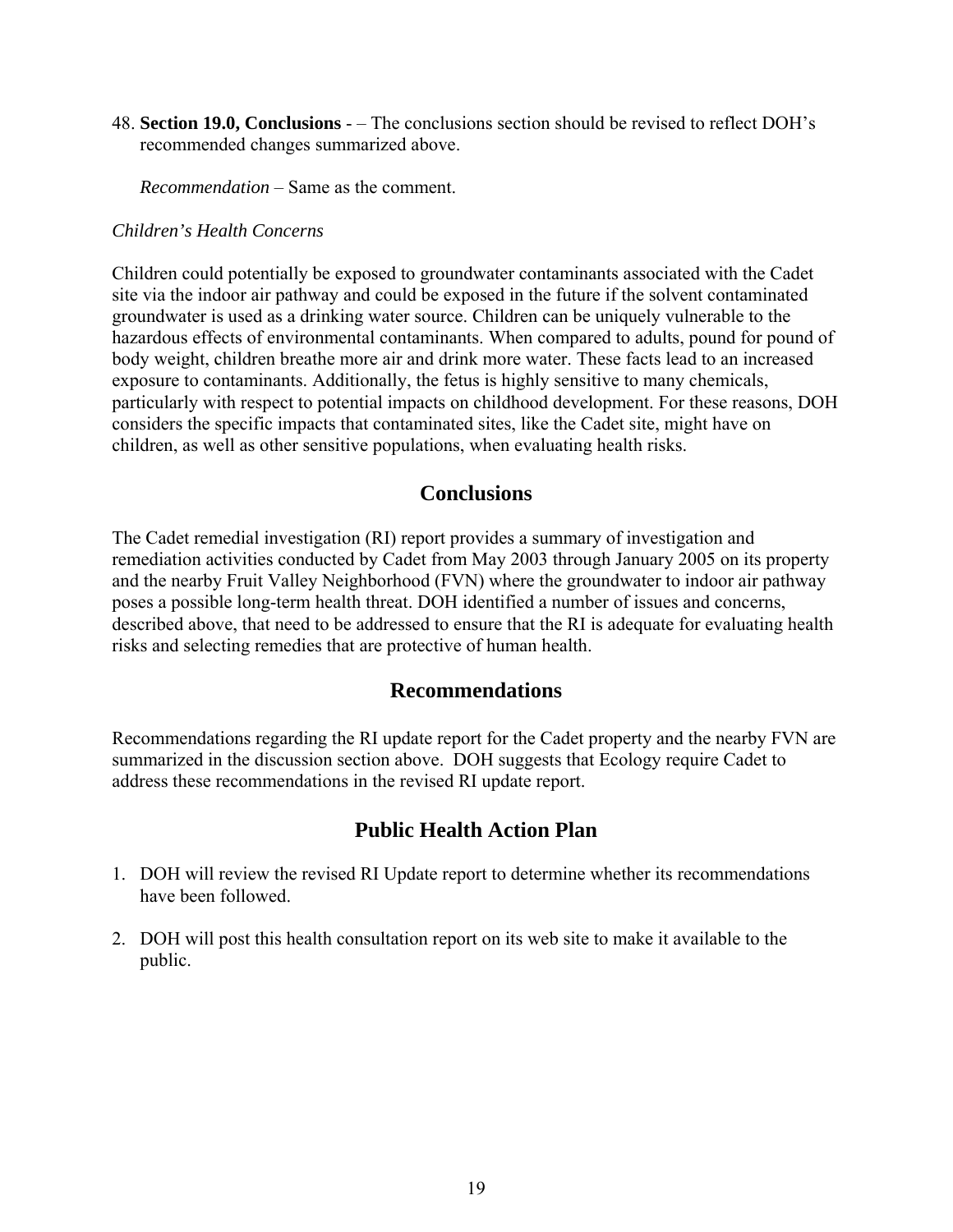## **Preparer of Report**

Barbara Trejo Washington State Department of Health Office of Environmental Health Assessments Site Assessment Section

### **Designated Reviewer**

Wayne Clifford, Manager Site Assessment Section Office of Environmental Health Assessments Washington State Department of Health

## **ATSDR Technical Project Officer**

Alan Parham Division of Health Assessment and Consultation Agency for Toxic Substances and Disease Registry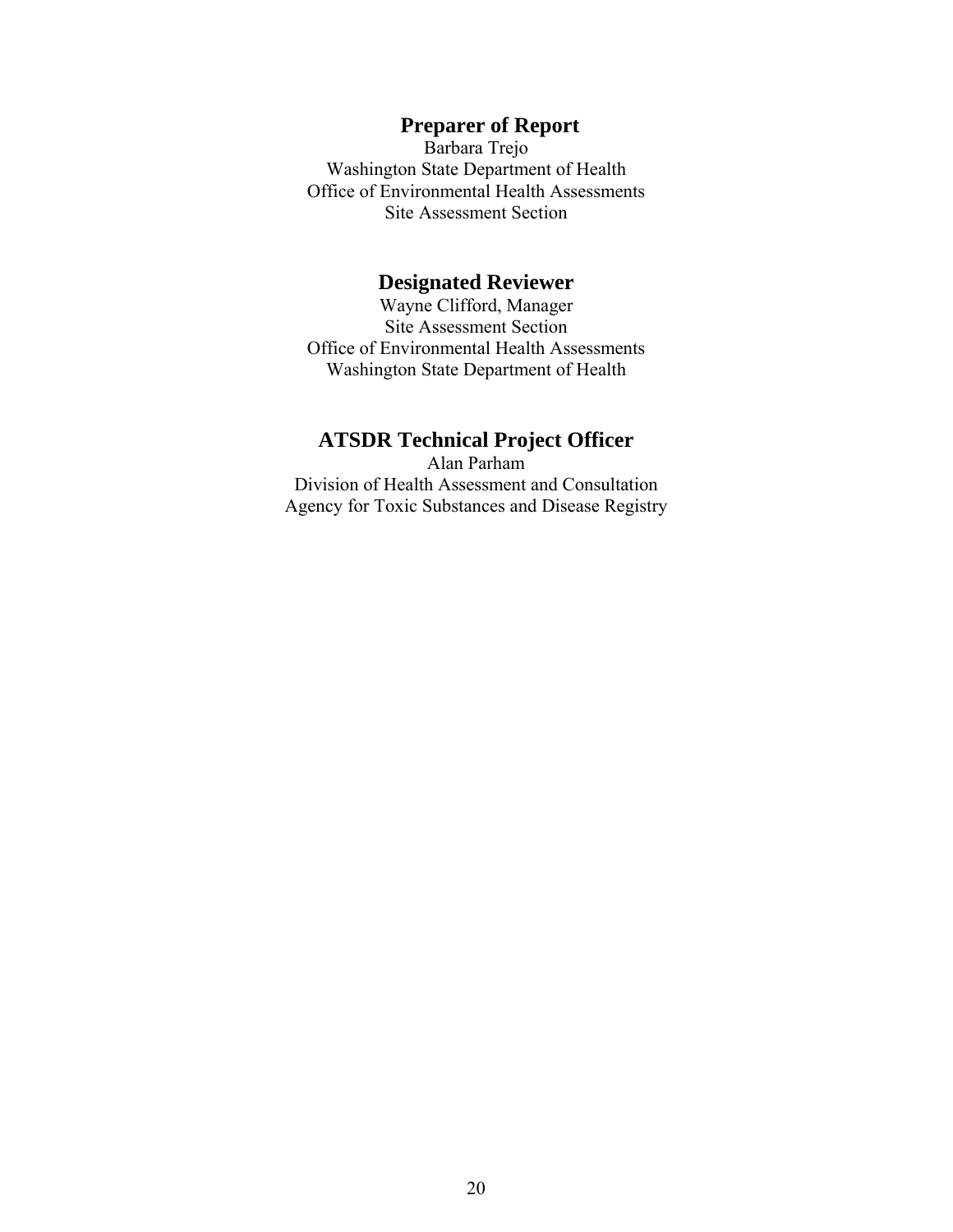## **References**

- 1 AMEC Earth & Environmental, Inc. Remedial investigation report update, Cadet Manufacturing Company, 2500 West Fourth Plain Boulevard, Vancouver, Washington. Portland, Oregon: AMEC Earth & Environmental, Inc. August 2005.
- 2 U.S. Environmental Protection Agency. Draft guidance for evaluating the vapor intrusion to indoor air pathway from groundwater and soils (subsurface vapor intrusion guidance). November 2002.
- 3 Interstate Technology & Regulatory Council. An introduction to characterizing sites contaminated with DNAPLs. September 2003.
- 4 Agency for Toxic Substances and Disease Registry. Toxicological profile for 1,2 dichloroethane. Atlanta, GA: Agency for Toxic Substances and Disease Registry. September 2001.
- 5 American Petroleum Institute. Collecting and interpreting soil gas samples from the vadose zone. November 2005.
- 6 U.S. Environmental Protection Agency. Risk assessment guidance for superfund, volume I, human health evaluation manual, (art A), interim final. December 1989.
- 7 Agency for Toxic Substances and Disease Registry. Public health assessment guidance manual (update). Atlanta, GA: Agency for Toxic Substances and Disease Registry. January 2005.
- 8 U.S. Environmental Protection Agency. User's guide for Evaluating subsurface vapor intrusion Into buildings. Washington DC: U.S. Environmental Protection Agency. Revised February 22, 2004.
- 9 Washington State Department of Ecology, Toxics Cleanup Program. Trichloroethylene toxicity information (TCE) CAS # 79-01-6. Lacey, Washington: Washington State Department of Ecology. October 2004.